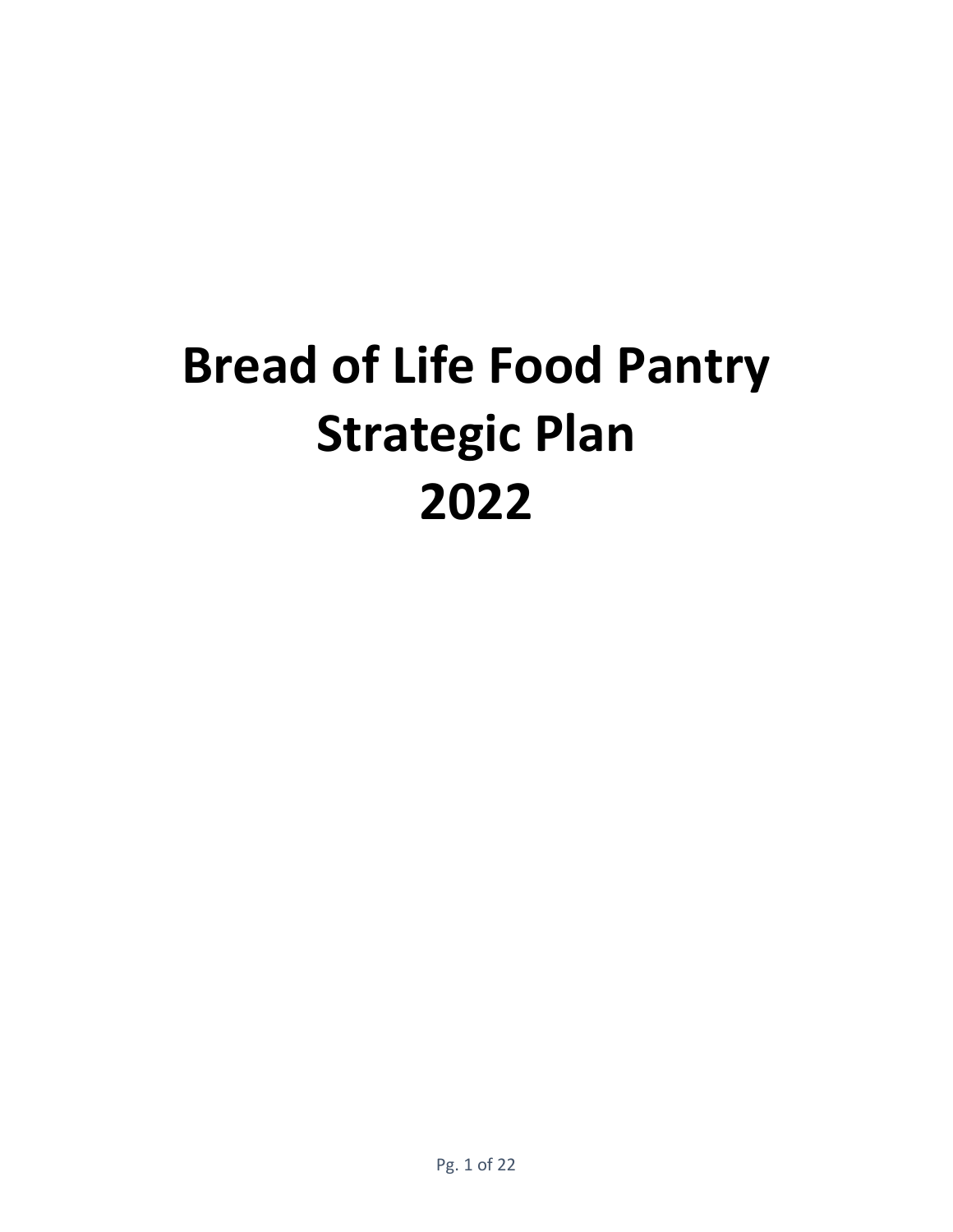## **Table of Contents**

| Boys and Girls Club of the Bighorns, Johnson County School District, Senior Center, All Souls Episcopal Church 6 |  |
|------------------------------------------------------------------------------------------------------------------|--|
|                                                                                                                  |  |
|                                                                                                                  |  |
|                                                                                                                  |  |
|                                                                                                                  |  |
|                                                                                                                  |  |
|                                                                                                                  |  |
|                                                                                                                  |  |
|                                                                                                                  |  |
|                                                                                                                  |  |
|                                                                                                                  |  |
|                                                                                                                  |  |
|                                                                                                                  |  |
|                                                                                                                  |  |
|                                                                                                                  |  |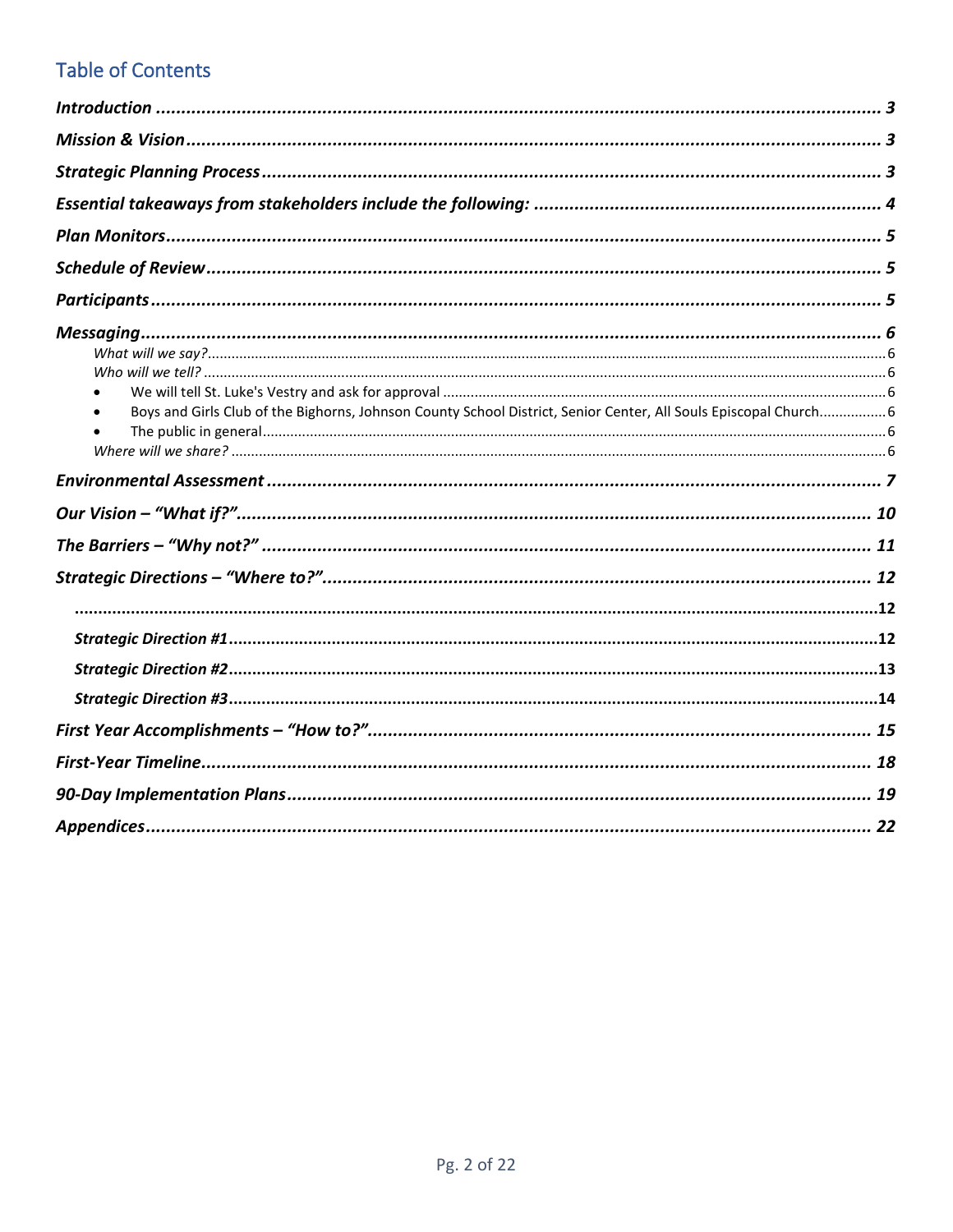## <span id="page-2-0"></span>Introduction

This organization was formed after a sermon from Bishop Strickland in 1985, which he started the sermon off with the words, "Jesus says, do you love ME? Feed My Sheep." and informed the congregation that they needed to adopt the Mission of starting a food pantry for those in need in Johnson County. At the end of the service, George Grace handed Bishop Strickland a check for \$50.00 and the Bread of Life Food Pantry was born.

During the next 10-12 years the Food Pantry was supported by St. Luke's Episcopal Church and the community at large. As the need grew, it became clear the Mission was bigger than the scope of one church. The appeal went out to all churches in the community and the Board of Directors established with representation from five additional churches, plus several independent individuals. This model continues today. We have 12 members who make up our Board, 5 of those are members of St. Luke's Episcopal church, and all of us are volunteering our time to help run the Food Pantry.

The Bread of Life Food Pantry Board is considered a sub-committee of St. Luke's Vestry, as the Food Pantry utilizes the church facilities and 501c3 account number. The Food Pantry does keep its own bank accounts and investments separate from the Church, but the Food Pantry does answer to St. Luke's Vestry, as well as the community in general. Bread of Life Food Pantry has been a volunteer-run organization from the start. As scope and scale continue to grow, there is discussion as to if that can be sustained into the future.

Currently, the Food Pantry is headquartered at St. Luke's Episcopal Church, and recently built an addition, which now houses an office for the Food Pantry. BLFP serves the greater Buffalo community - meaning, an estimated 90% of the people we serve are from Buffalo and the rest are families from surrounding communities in Kaycee, or greater Johnson County area, as well as Story, Clearmont, Ucross, and Sheridan or the greater Sheridan County area.

## <span id="page-2-1"></span>Mission & Vision

**Vision:** Every person in our community has their essential needs met.

**Mission:** In the service of God and our community, we provide food, basic human essentials, and education in a safe, respectful setting to all who come in need.

<span id="page-2-2"></span>**Core Values:** Compassion. Respect. Hope.

## Strategic Planning Process

Through a series of focused conversations and consensus workshops, the participants:

- Conducted an **Environmental Assessment** The group discussed basic information pertaining to Bread of Life Food Pantry, identified recent accomplishments, challenges/setbacks, and advantages experienced by the organization, and evaluated various trends in the internal and external environment;
- Created a **Practical Vision** for Bread of Life Food Pantry The group developed a vision of what it wants to see in three years as a result of its strategic actions;
- Discussed the **Underlying Barriers** to achieving the vision The group identified the blocks and barriers that may be preventing the organization from realizing its vision;
- Developed **Strategic Directions** for which Bread of Life Food Pantry can aim The group outlined broad, overarching themes that will help set the focus for change; and
- Created a **Focused Implementation** plan Finally, the group began to craft courses of action that will help to operationalize the strategic directions and move Bread of Life Food Pantry toward its vision.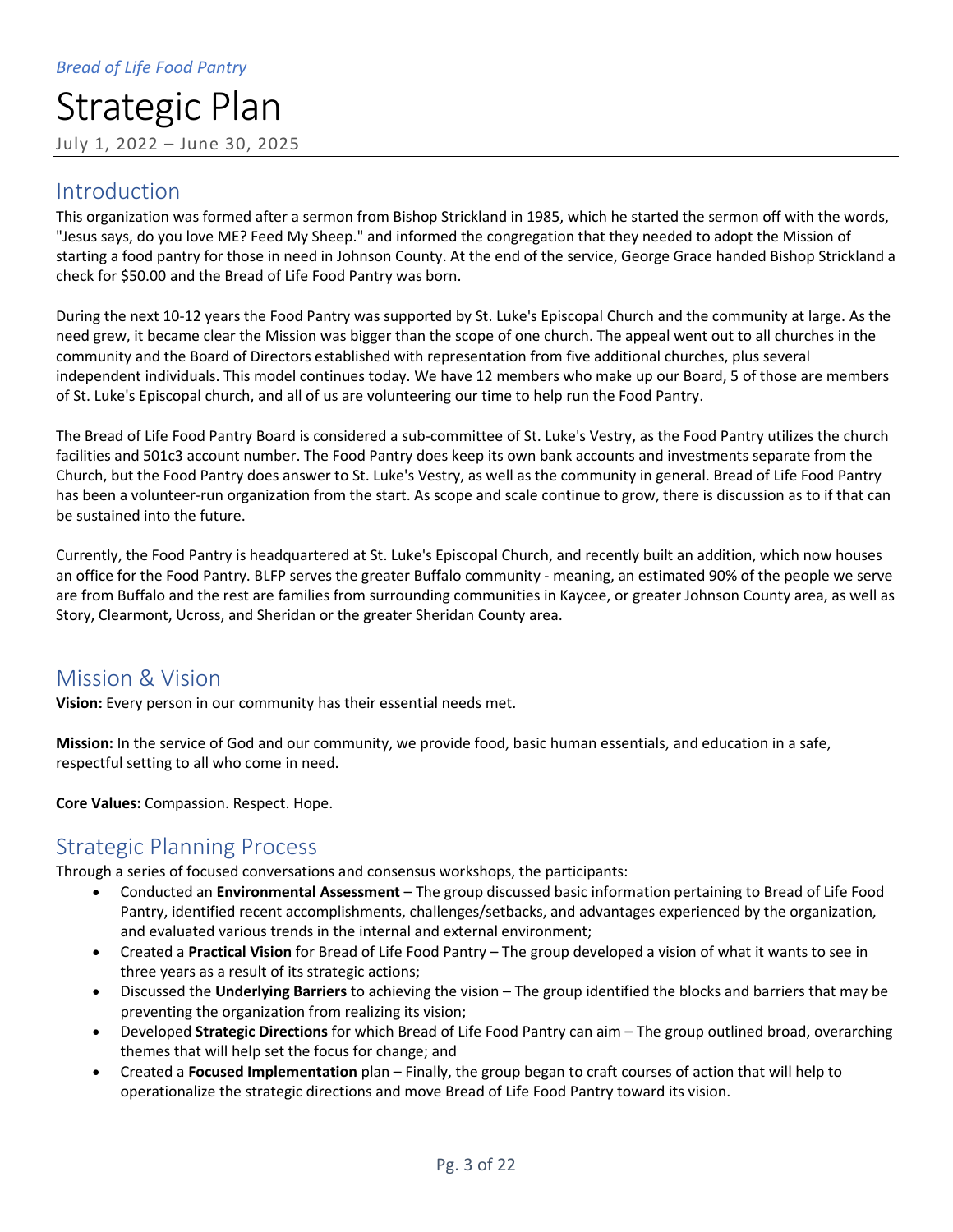## <span id="page-3-0"></span>Essential takeaways from stakeholders include the following:

Boys and Girls Club of the Bighorns:

- Need to create metrics around who we serve so we can better track our assistance
- Can tell there is a need for operational oversight on inventory need a computerized system to track costs and inventory
- Ideas for meal education partnerships: YouTube video on how to cook with kids, cooking at Bomber Mountain (commercial kitchen) to create meals that can be frozen with ingredients provided by BLFP

#### St. Luke's Vestry:

- There is a need to provide ready-made meals, since most patrons don't know how to cook
- Need for education cooking classes, groceries available then how to prepare it. Start with the kids
- Need a window in the door so volunteers can see out and who is coming
- Need to provide the public with information on what items to bring
- Look for a "round it up" drive for the food pantry with local businesses
- Look for an opportunity to bring in more youth student volunteering (career class), high schoolers youth group
- Everything seems to be doing very well, not using food money, but grants to get stuff. Not changing who we help is critical.
- Barrier discussed is asking the same set of people to do more. It was acknowledged that Friends Feeding Friends, the backpack program has a part-time hire. Ideas around a shared position, or one in general is likely needed for succession. The person would need to be a member of St. Luke's
- Supported partnerships to educate our patrons, high schoolers, Senior Center, Kaycee outreach
- Acknowledge we can't do it all for everyone, but need to keep the hygiene product line available

Lynn's Superfoods Grocery Store:

- Suggested on scanning/bar codes to scan food items when they go out and scan cases as we bring them in. Suggested a computerized software to track our inventory
- Communication on ordering with one person is working well.
- It is very hard to budget for food, prices are constantly changing.
- Trying to get items can be problematic as well.
- Holiday meal partnership is going very well.
- Discussion on succession after Sid and Rick who pick up all the inventory. It works well because they are retired we discussed if there would be a possibility of someone who works and couldn't come in the middle of the day - would that work? Trucks come on Monday and Thursdays - need to pick up Monday inventory before Thursday, willing to try and make it work on how-to pick-up food, later in the evenings.

All Souls Episcopal Church - Kaycee, WY:

- Doug and I toured the church and met with Christy Klevland and Carole Buckingham
- Right now, it really works just having BLFP send \$300 a month to help fund the Food Bank.
- The church wants to continue to keep doing what it is doing paying the Mercantile for those who get food on the Food bank account.
- We discussed opportunities for BLFP to help support needs in Kaycee providing inventory at a lower cost and coordinating it coming to Kaycee
- When the Kaycee Area Transport bus comes to Buffalo, coordinating BLFP being open for those folks to shop
- Holiday meals working great. Will be trying to reach out more to ranching families, increasing outreach

Senior Center:

- There is a need to partner with BLFP for senior assistance.
- Discussion on providing a way to coordinate ordering of food such as beef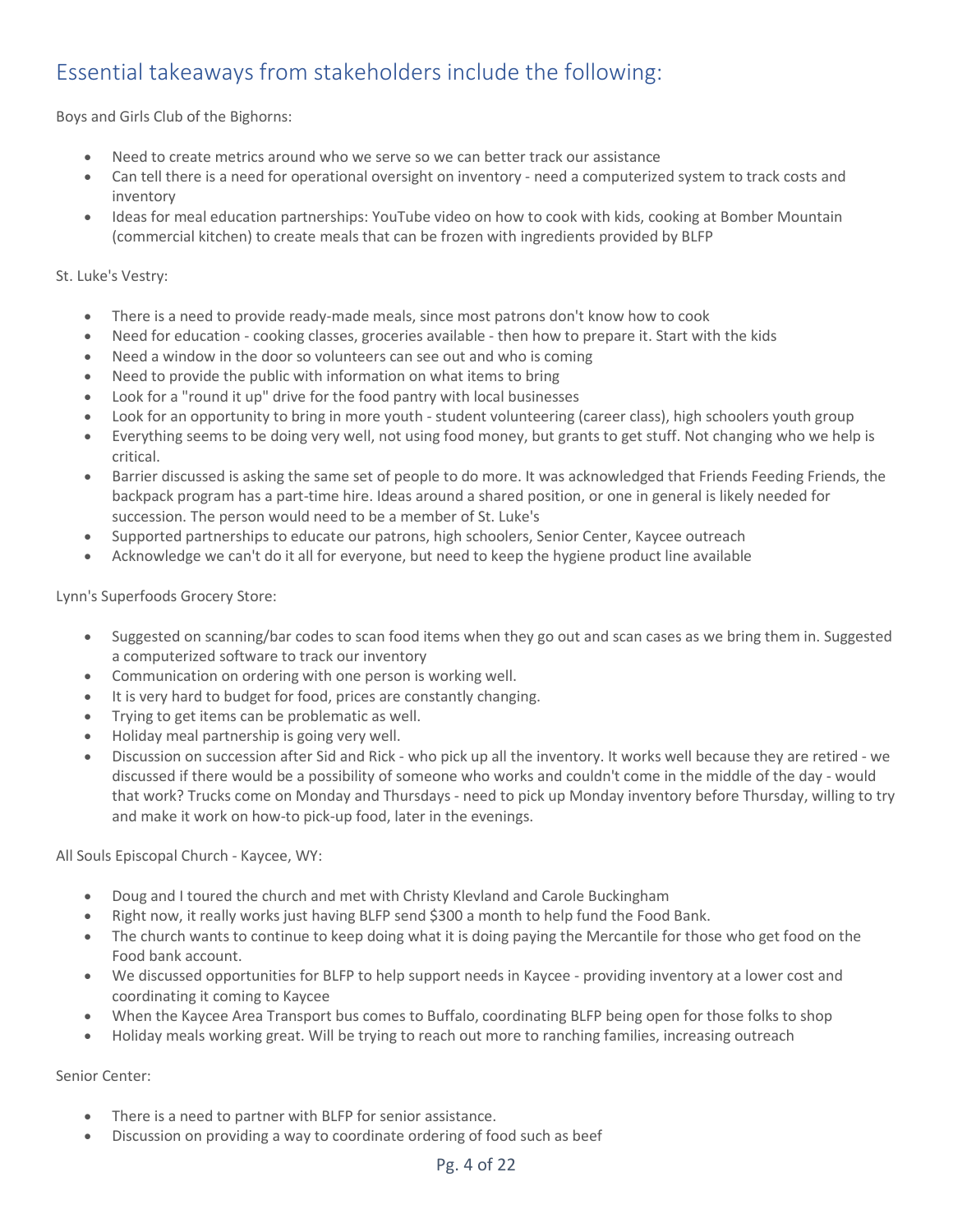• Discussion on delivery services to the shut-ins through the Meals on Wheel program

Johnson County School District:

- Going to relook at the grants that were written prior to Superintendent's time and see if there are opportunities for some sort of outreach we can partner on together
- Kids have been getting fully cooked meals and lunches for free since COVID that will be going away next fall and we will likely have a surge in assistance, as there will no longer be a free lunch program
- Liked the idea of creating YouTube videos for how to make meals (education)- something families would easily watch, not have to read
- Known of 24 homeless kids asked about how we could partner to feed the kids or get those kids access
- Discussed program with the alternative high school building upon community service, access to the food pantry
- Suggested coordinating with FFA, 4-H, Boy Scouts all these kids youth organizations are tied to volunteerism and community service
- Wants to create a cooking class for kids and parents offered to possibly have food pantry provide food inventory for the class
- Feeding kids and keeping them safe are number one priorities, helping educate how to cook a meal with food is an important step wants to help educating parents and kids with.
- Looking at partnering in incremental steps, coordinate a meeting every few months track progress and coordination between organizations. Slow, maintainable, smart growth in both programs.

#### The group identified three general strategic directions with specific implementation steps outlined for each:

#### **1. Engaging and Serving Our Community**

- a. Increase public awareness
- b. Grow volunteer programs
- c. Improve patron services

#### **2. Proactively Preparing for the Future**

- a. Prepare for the unexpected
- b. Sustain funds

#### **3. Improving Organizational Capacity**

- a. Enhance operations
- b. Develop internal leadership

Although this strategic plan is intended to cover a 3-year period, it is broken down into one-year increments, each containing specific accomplishments that, if addressed, will move Bread of Life Food Pantry toward realizing its vision. It is intended that the detailed implementation plans developed for each accomplishment are reviewed/adjusted every 90 days to track progress and provide the opportunity for adjustments to the plans.

## <span id="page-4-0"></span>Plan Monitors

- 1. Doug Wasinger, Parish Priest, Bread of Life Food Pantry Liaison
- <span id="page-4-1"></span>2**.** Kelly Norris, Chair, Bread of Life Food Pantry

## Schedule of Review

<span id="page-4-2"></span>Every 90 days with a full review at the end of Year 1. Reviews will occur during Board meetings.

## Participants

- **Board Members**:
	- o **Father Doug Wasinger** St. Luke's Priest/Vestry Liasion
	- o **Kelly Norris**  Chair
	- o **Kari Kinder-Hanson** Vice Chair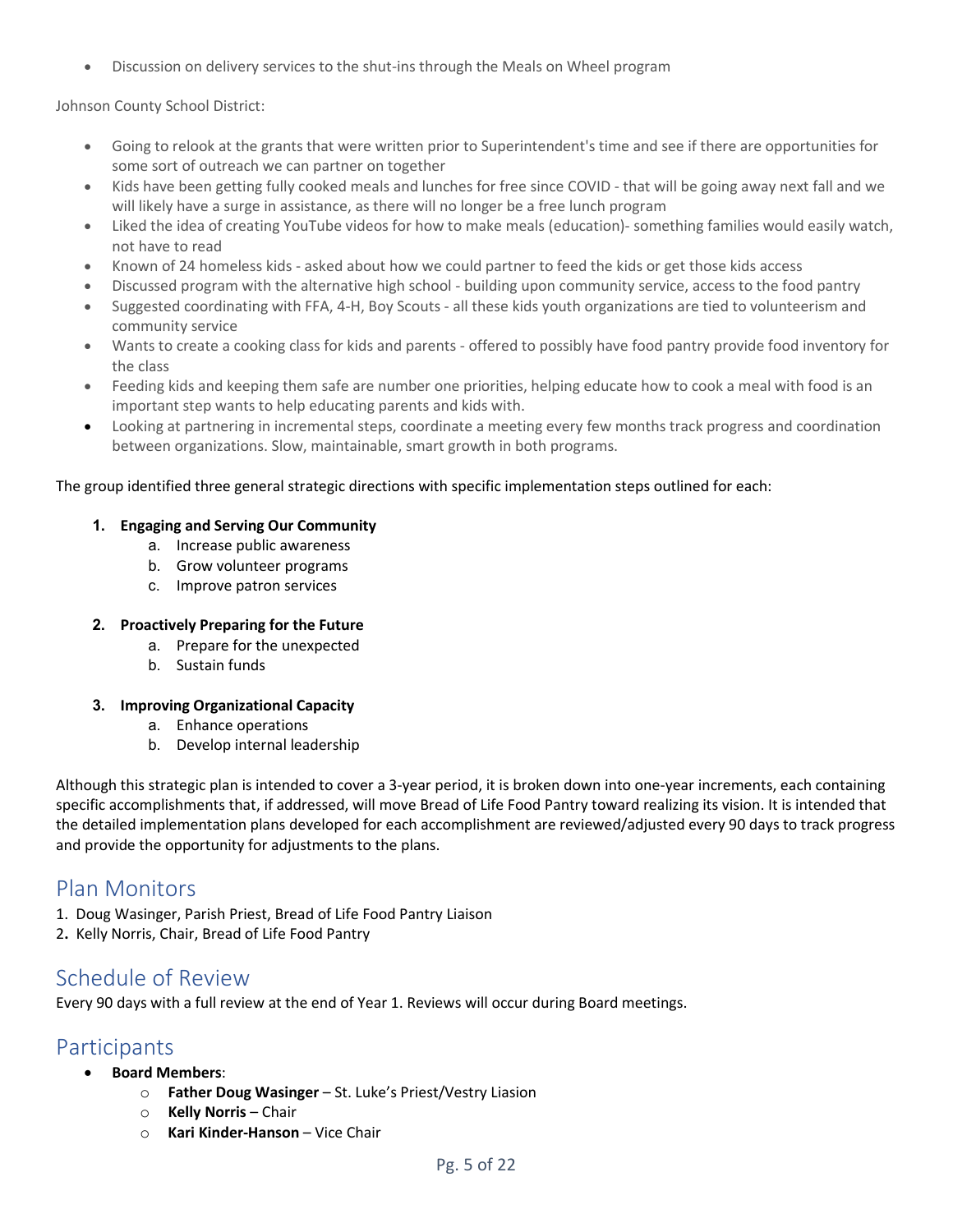- o **Wes Killian**  Treasurer
- o **Sid Parker** Stocker Lead
- o **Rick Brus**  Purchaser
- o **Jean Vignaroli**  Catholic Representative
- o **Lynn Turner**  Bread Stocker/Public Representative

## <span id="page-5-0"></span>Messaging

#### <span id="page-5-1"></span>*What will we say?*

- We will likely start setting up partnership meetings on a more consistent basis with many of our stakeholders, and share with them our strategic plan, and discuss what/how that will affect their organization.
- We have a plan for our future, and it includes you!
- We have a roadmap to where we plan to go in the future!

#### <span id="page-5-3"></span><span id="page-5-2"></span>*Who will we tell?*

- We will tell St. Luke's Vestry and ask for approval
- <span id="page-5-4"></span>• Boys and Girls Club of the Bighorns, Johnson County School District, Senior Center, All Souls Episcopal Church
- <span id="page-5-5"></span>• The public in general

#### <span id="page-5-6"></span>*Where will we share?*

- 1. Share portions of our plan on our website
- 2. Create social media posts around our goals/accomplishments
- 3. Do a newspaper article with local paper
- 4. We will be sharing our Strategic Plan with our key stakeholders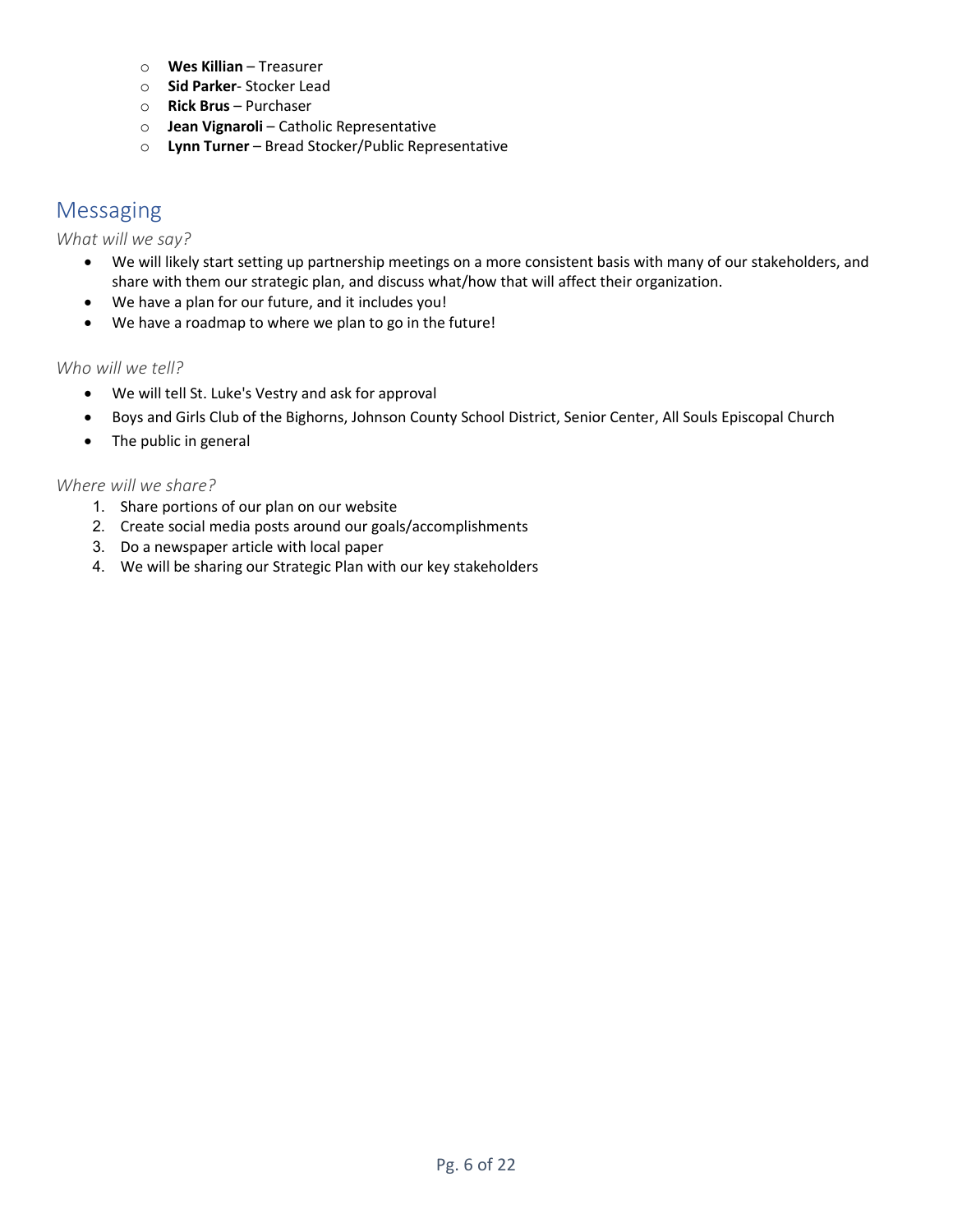## <span id="page-6-0"></span>Environmental Assessment

*What are some of the facts and basic data that describe our current situation?*

#### **STRENGTHS**

- We serve anyone, we don't require documents or lots of information or verification to receive assistance from our food pantry
- Strong lead stocker and assistant stocker
- Strong network of regional and state-level of other food pantries and coordination
- Most churches in Buffalo are involved in helping with the food pantry
- We can meet most nutritional needs of our patrons
- The Zombie Run, which brings in lots of funding and PR with kids
- Our Board's sense of humor
- We have a large volunteer organization and enough volunteers to distribute food during operational hours and stock.
- Both Buffalo grocery stores participate with us for our food/inventory sources
- Our Board is comprised of many people from different churches or sectors of Buffalo
- Our Board is willing to consider new services and can adapt to additional needs of our patrons, such as when we had COVID 19 closures
- We added fresh produce and baking supplies to our inventory

#### **WEAKNESSES**

- No plan forward which means we have no guidance
- We are not necessarily reaching our most vulnerable because we make people come to us, we have one central location
- Lack of connection and communication between BLFP and St. Luke's church members
- We are a volunteer organization, lack consistency of having a paid employee, and have the threat of turn over.
- Board members roles and responsibilities or certain processes those members are responsible for are not clearly defined or in writing.
- We have many board members putting in lots of working volunteer hours
- There are communication gaps between Board members, patrons, and volunteers
- We tend to have an over reliance on an energetic leader
- We have an active and committed group of Board members who are a diverse mix of long-term members and new members, which brings diverse ideas and solutions.
- The longevity of our organization and the history behind our start. Our policies have not changed.
- We have older and available volunteers who are critical to our success.
- We have become more organized in our processes such as written policies, Inventory ordering forms, computer software systems. All of this helps keep us consistent and will help as we have members term out.
- We have continuing donations from a group of individuals, not just a 1-time donation, but monthly or annually.
- Our connection with St. Luke's allows us to be covered under St. Luke's insurance, building, and have the availability and support of Father Doug.
- We are in a strong financial position.
- We have well-established public relations with the local media and the public.
- We have been applying to more grants and are successful, which brings more money to our organization, helping to set us up better financially.
- Because we are an all-volunteer organization, we can only move as fast as the volunteer has time for. Projects take much longer to get done since they are dependent on volunteer time.
- We have a lot of volunteers, and they all need to be trained in and they turn over.
- We only use signs and Facebook to communicate with our patrons.
- Most of our volunteers are older and are not able to physically do hard labor work, have a hard time adapting to new technologies, could be victims in the food pantry.
- We have a small group of consistent donations/volunteers, and it tends to be the same people.
- We have the same people doing a lot and need to share responsibilities, could do better cross-training and delegating.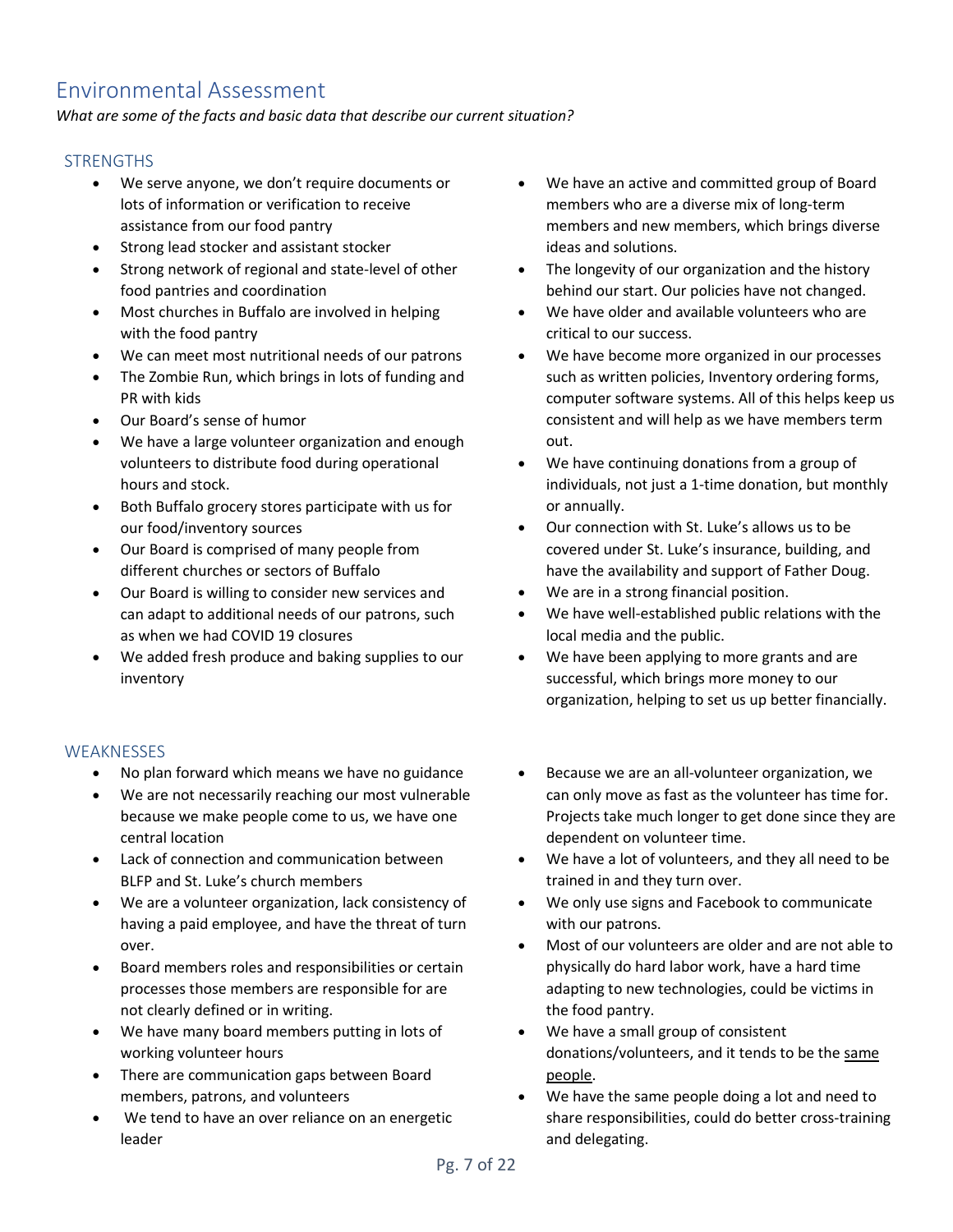- We lack a list of identified needs to tell prospective donors when asking for equipment and food
- We use a personal phone number for the food pantry. It will have to change every time the Chair changes.

#### **OPPORTUNITIES**

- Student (youth) involvement and volunteering, such as through community service, internship programs, or career experience through a high school program.
- There are numerous grants we could be applying for and getting a more consistent stream of funding, so we wouldn't be so dependent on private donors.
- The Wyoming Episcopal Diocese Foundation funding – we could work to be a funded line item from the foundation.
- Patron education: nutrition education through meal examples, and cooking classes
- Expanding the community orchard and increasing availability of fresh fruit for patrons
- Additional community fundraisers that engage the community
- Engage with more local businesses for future funding campaigns
- Increasing and securing more diverse donors
- Starting partnerships with Meals for the Soul/Meals on Wheels

#### **THREATS**

- If our lead stocker leaves, we don't have someone to replace the position. There is no succession plan or cross-training.
- The cost of food is increasing and increasing our costs
- Not being able to replace our volunteers
- Building and maintenance costs and needs
- The age of our volunteers that we are heavily dependent on. The loss of knowledge that goes with those Board Members and volunteers.
- Trying to purchase too much and not watching our finances closer. Need to have an agreed upon spending budget.
- COVID closures, restrictions, needing PPE, people wanting delivery, etc.
- Increased use from our community due to a poor local economy, meaning more patrons and more inventory needs.
- Loss of Focus and Direction  $-$  we become all things for all people
- Data collection is only recording how many people and how often we serve them. We are not collecting information about who we serve and could be missing out on grant opportunities and understanding who we serve.
- Taking away the stigma of needing help
- Starting a delivery of food to those who can't come to us
- Increasing our assistance in Kaycee/southern Johnson County
- Increasing community awareness through communications
- Increasing the use of our database system (collecting and reporting) – finding more data to tell our story
- Collecting patron feedback on a consistent basis
- Evaluate nutritional content of the food we provide
- Hire a part-time position to do all the things we can't or don't have time to do.
- Partnering with other local organizations to help get the: Boys and Girls Club, School District, 4H, FFA, Johnson Co Jail, etc.
- Expanding our resources to provide cooking equipment
- No buy-in on the Strategic Plan or implementation from the Board
- Time poverty = burn out of volunteers
- Separation from St. Luke's St. Luke's deciding to have BLFP become its own 501c3
- With too much money (in great financial standing) there can be a perceived loss of urgency and momentum from Board and community.
- Other organizations that compete with our mission and donor funding
- St. Luke's not being able to provide members in the top 3 leadership positions as required by our policies and by-laws
- A drop in our financial donations, which will limit what we can purchase and provide
- Loss of cooperation between both grocery stores
- Loss of meat donations from Big Horn Meats and hunters/ranchers
- People not coming to get services because they are embarrassed and think its not for people like them
- Volunteers not abiding by the policies: keeping who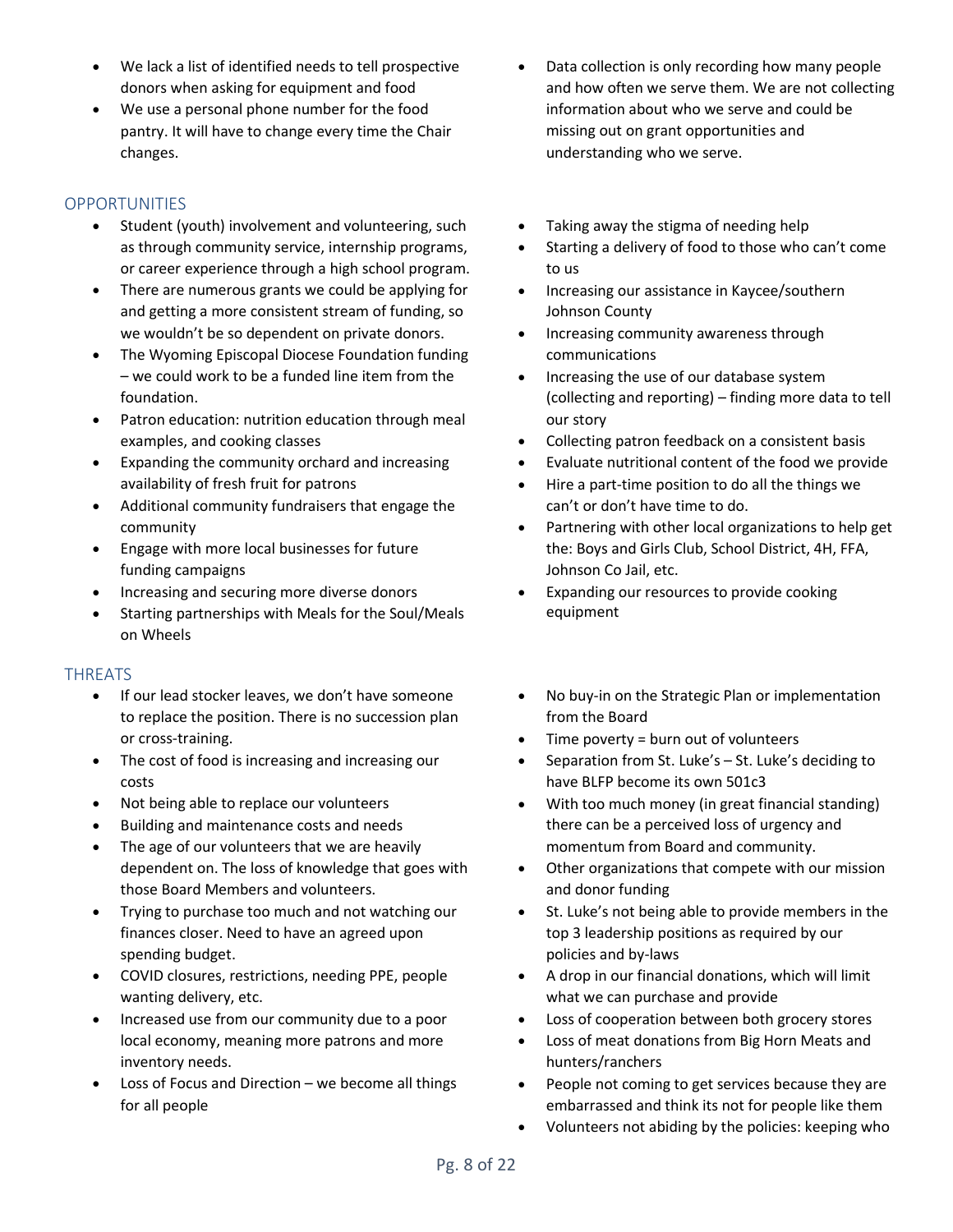comes to the food pantry confidential, not following directions, not recording visits, collecting donations

#### ACHIEVEMENTS

- We have been around for almost 4 decades
- We have created an agreed-upon list of Core Inventory Items and have an ordering form and process in place.
- We recently added onto our building, received new refrigerators and freezers, and an office to work out of.
- We have a stable core group of volunteers who have been trained
- We have new equipment to make our work more efficient such as new desks, computer, printer, paper shredder, and safe.
- We have St. Luke's vestry and Wyoming Episcopal Diocese support
- Our donations and investment account has increased significantly over the last several years
- We are feeding the hungry who come to us.
- We have T-shirts that identify our volunteers
- We have continued leadership post a decade+ reign from Pam, Johnnie, and Jo Ann
- We have transitioned to a computerized software system and are collecting data to help share our

#### PRIORITIES FOR STRATEGIC PLAN

- Prioritize what we want to do to achieve our mission – narrow our focus
- Evaluate our core items we provide and create steps to improve our distribution process
- Develop a succession plan for our Board members

then not giving them to the food pantry, not being dependable

story and make better-informed decisions as a Board.

- We have strengthened our relationships with both grocery stores through established MOUs and holiday meals.
- We use social media to communicate to our patrons.
- We have had growth on the Board (number of Board members)
- We have had an increase in the number of meat donations, as a result of donating our old freezer to Big Horn Meats
- Local community businesses and organizations organize fundraisers on our behalf.
- We have created a successful outreach fundraising event in partnership with youth (Zombie Run)
- We have kept consistent communication (providing updates and on-goings) to our community through newspaper articles, Facebook, radio interviews, and newsletter updates to our congregations.
- Volunteer management create steps to be more effective at managing volunteers
- Develop a plan/goals to increase our capacity through more volunteers/staffing a part-time position
- Strengthen our relationship with St. Luke's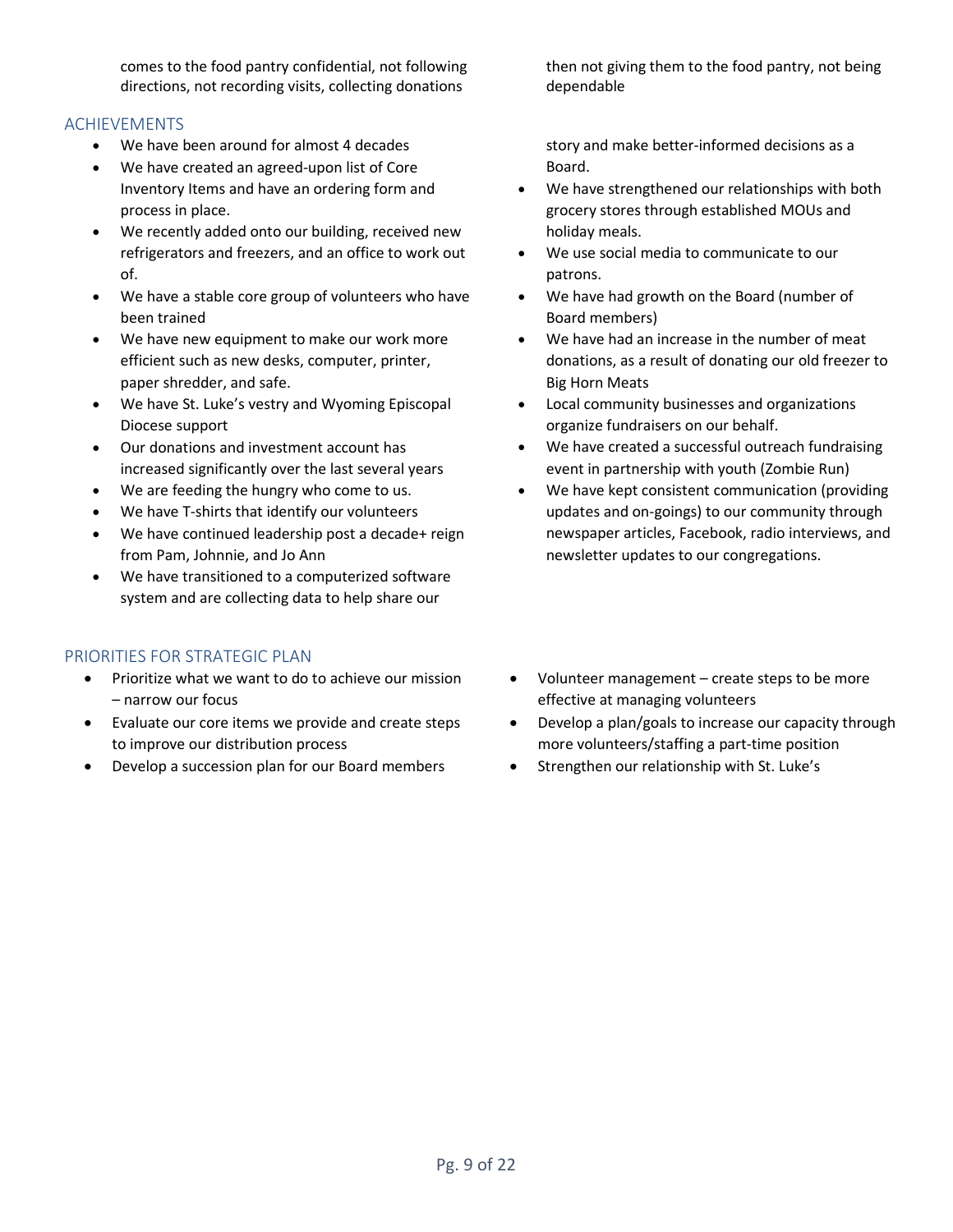## Our Vision – "What if?"

*What do we want to see in place in the next 3 to 5 years as a result of our actions?*

#### **Impactful and Accessible Services**

#### **Community Services**

- Increased number of people we serve
- New delivery service/outreach
- Increased access for underserved populations
- Alternative food access points
- Frozen meals being provided consistently
- <span id="page-9-0"></span>• Providing critical educational food information to all

#### **Dependable and Diverse Financial Resource**

#### **Financial Resources**

- Diversified fundraising opportunities
- Mission driven budget
- Consistent income streams
- More engaged donors

#### **Qualified and Dedicated Human Resources**

#### **Human Resources**

- Broadened leadership opportunities
- Consistent cleaning staff
- Increase the number of committed volunteers
- More committed trained volunteers helping run BLFP
- Paid staff in place
- Pipeline of leaders
- Diversified board members
- Strategic onboarding process established

#### **Efficient and Effective Internal Operations Internal Operations**

- Updated functional space
- Computerized inventory data system
- Updated strategic plan
- Standard operating procedures established
- Contingency plan in place
- Phone line in pantry
- Proactive work culture
- Job descriptions for all positions
- Gift acceptance policy

#### **Active Committed Community Engagement**

#### **Community Engagement**

- Increased engagement from St. Luke's church
- Stronger partnership with Boys and Girls Club
- Stronger partnership with school district
- Positive, no stigma, reputation (for customers)
- Increased targeted messaging
- Have a succession plan in place for Buffalo Community Orchard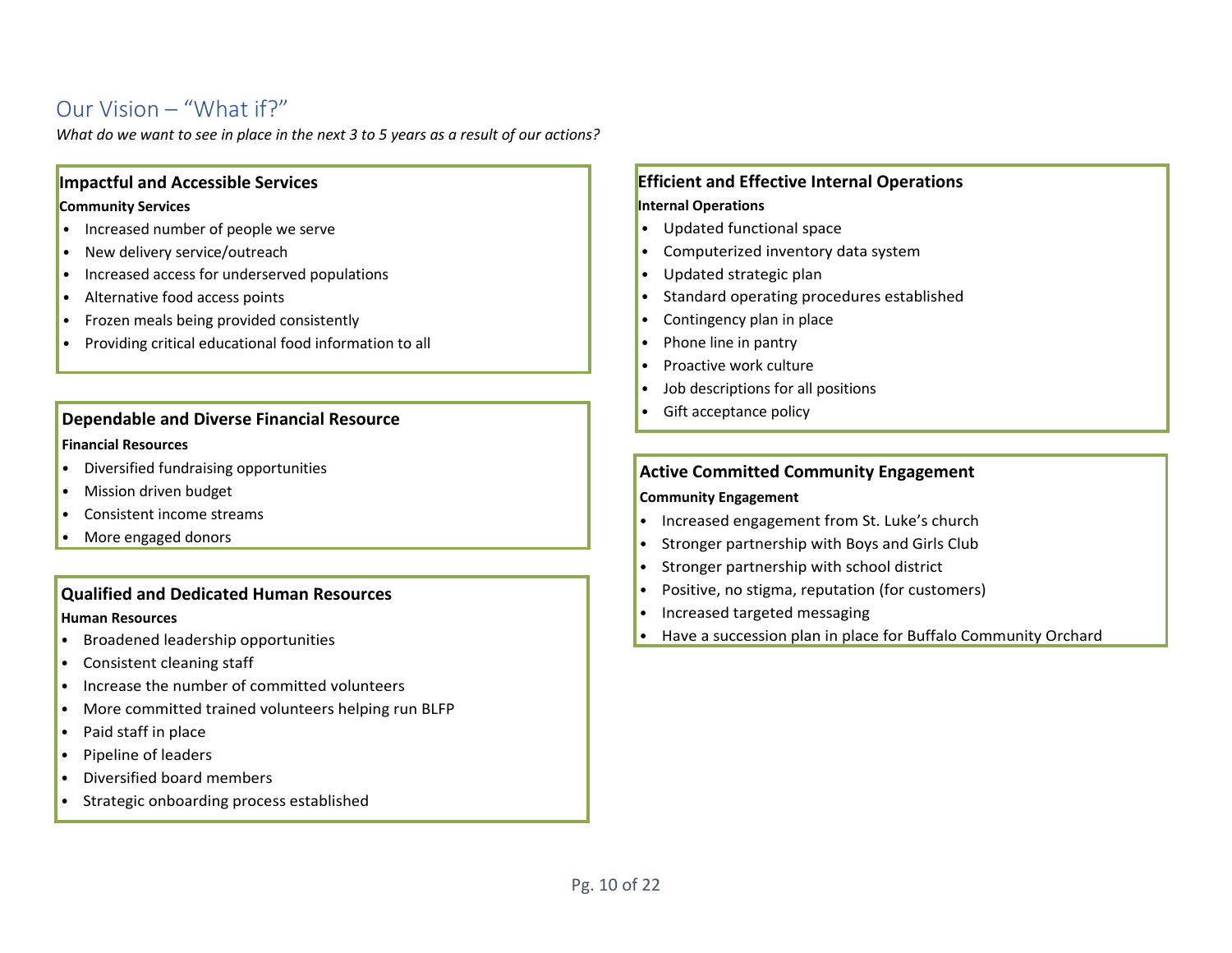## The Barriers – "Why not?"

*What may be blocking us from moving toward our vision?*

#### **Local Demographics Affects Growth Demographics**

- Aging population limits participation
- Aging donor pool limiting sustainability

#### **Unstable Economy Creates Uncertainty Economy**

- Inflation contributing to an increased need
- <span id="page-10-0"></span>• Inflation restricts organizational resources

#### **Rural Community Limits Resources**

#### **Rural Community**

- No public transportation due to rural community
- Limited number of commercial kitchens in our community
- Competing fundraisers
- Multiple organizations offer duplicate services
- Massive service area stretches resources
- Small population

#### **Current Culture Impedes Engagement Culture**

- Historical mindset restricts growth
- Pride embarrassment prevents people from getting food
- Living in partial attention word
- Time restraints caused by full calendars

#### **Unplanned Life Events Disrupts Operations Natural Events**

- Weather restricts access
- Natural disasters change processes
- Unplanned leadership changes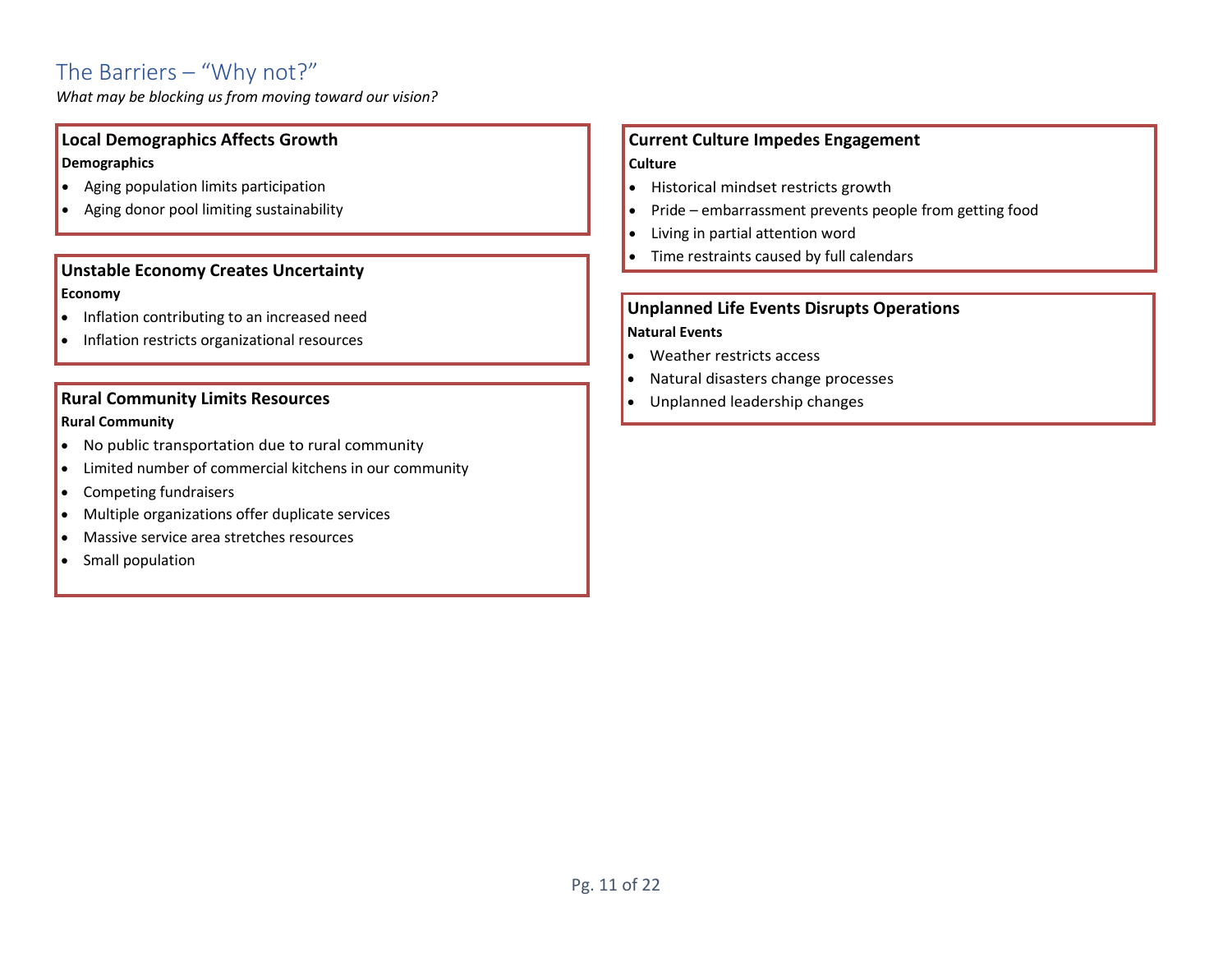## Strategic Directions – "Where to?"

*What innovative, substantial actions will deal with the underlying barriers and move us toward our vision?*

#### *Strategic Direction #1*

#### Engaging and Serving Our Community

#### <span id="page-11-0"></span>• **Increase Public Awareness**

- o Develop effective PR communications
- o Communicate effectively multiple age groups
- o Create marketing materials aimed at underserved populations
- o Increase public awareness of our mission
- o Make everyone feel welcome
- o Have a thank you party for the community (acknowledgement)
- o Create social media messaging program
- o Create invitation to see the pantry's operation

#### <span id="page-11-1"></span>• **Grow Volunteer Programs**

- o Create more family friendly volunteer opportunities
- o Create more meaningful volunteer opportunities
- o Increase our efficiencies by investing in volunteers
- o Recruit newcomers that don't know us to volunteer
- o Communicate our human resource needs to the community
- o Define volunteer training priorities
- o Write volunteer job descriptions
- o Thank you for volunteers
- o Train new people to pick up orders

#### • **Improve Patron Services**

- o Create a way to deliver food
- o Deliver food when necessary
- o Create a recipe board with pictures on walls
- o Identify needs/wants of our patrons
- o Create educational programs for those we serve
- o Establish an organized network of local nonprofits
- $\circ$  Strengthen partnerships by developing consistent programming with other organizations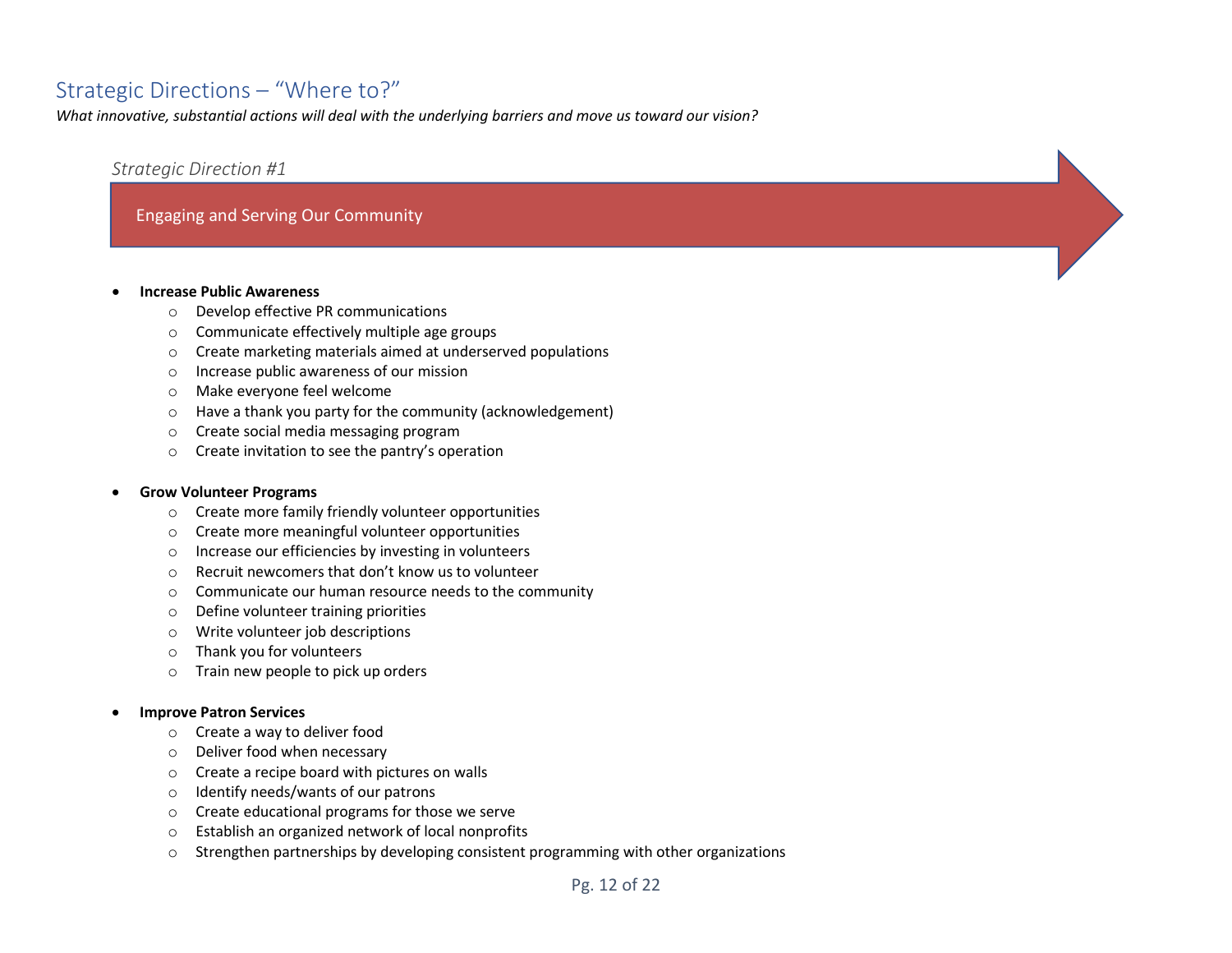#### *Strategic Direction #2*

#### Proactively Preparing for the Future

- **Prepare for the Unexpected**
	- o Plan a community coalition for disaster
	- o Prepare for internal crisis
	- o Plug into local emergency management plan
	- o Create emergency response to protect resources

#### <span id="page-12-0"></span>• **Sustain Funds**

- o Establish a crisis fund
- o Earmark money for rising needs
- o Fund raise in multiple new ways
- o Be faithful stewards
- o Make a grant writing committee
- o Solidify necessary budget categories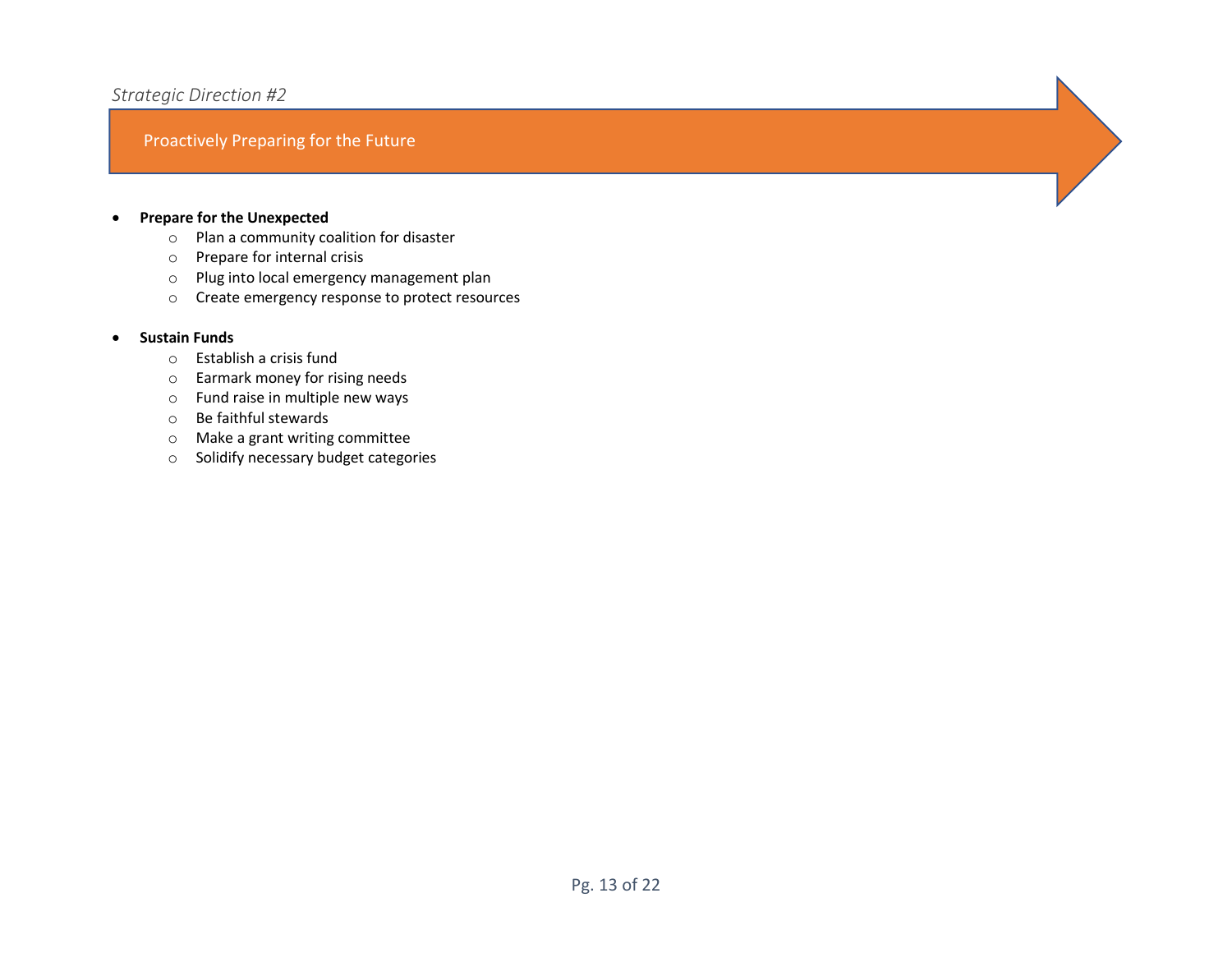#### Improving Organizational Capacity

#### • **Enhance Operations**

- o Create better inventory monitoring
- o Implement a routine cleaning plan
- o Establish phone message system (other than personal #s)
- o Maintain current and relevant policies
- o Update functional space
- o Create volunteer management systems

#### <span id="page-13-0"></span>• **Develop Internal Leadership**

- o Find funding for paid staff
- o Develop succession for board leadership
- o Determine staffing needs
- o Define necessary board member roles/responsibilities
- o Identify paid staff job duties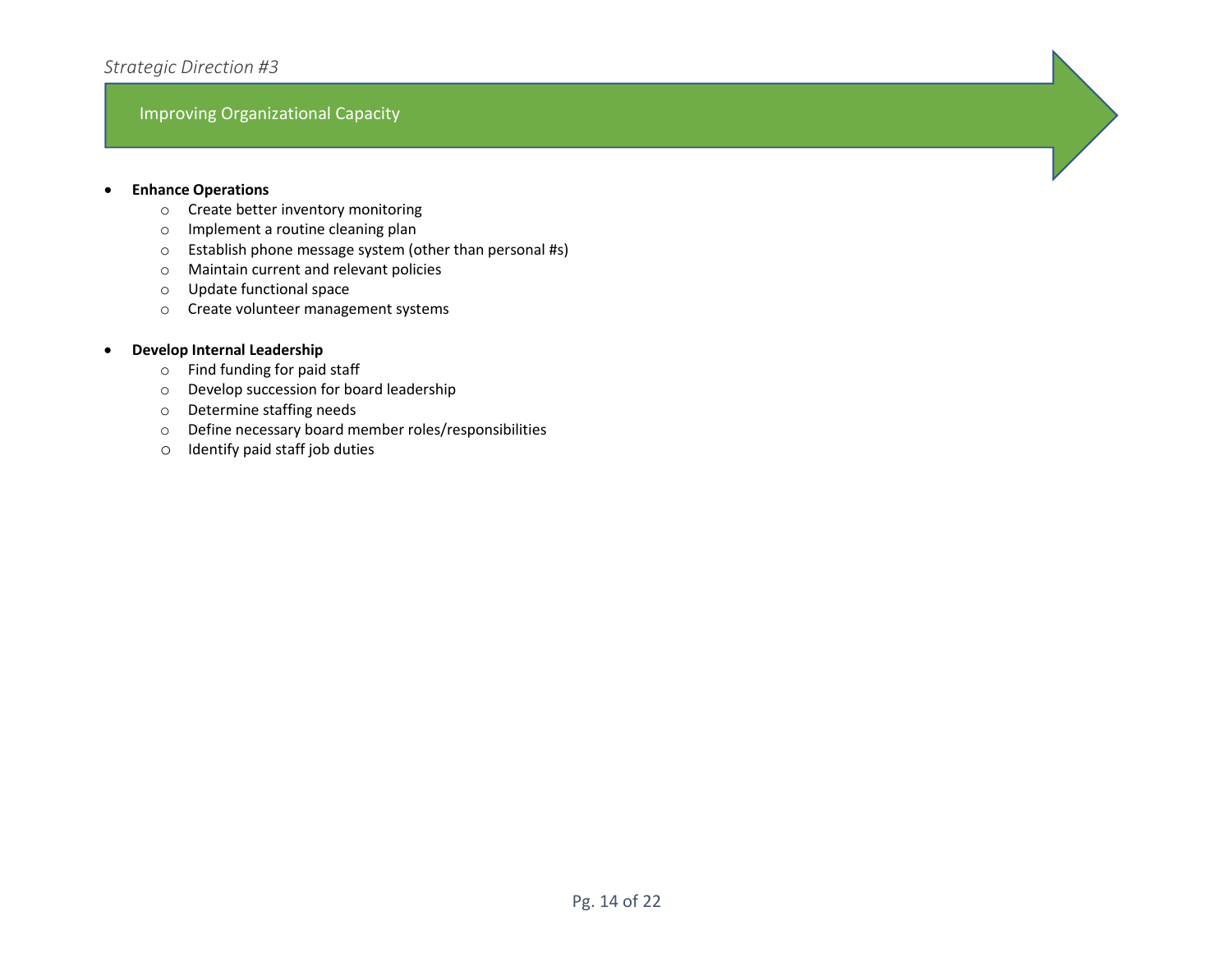*What specific, measurable tasks will we accomplish in the first year?*

*Accomplishment #1*

<span id="page-14-0"></span>

| <b>Engaging and Serving Our Community</b>                                                                                                                                                                                                                                                                                                                                                                                    |                                                                                                                                                                                                                                                                                        |                                                                                                                                                                                                                                                                             |  |  |  |  |  |
|------------------------------------------------------------------------------------------------------------------------------------------------------------------------------------------------------------------------------------------------------------------------------------------------------------------------------------------------------------------------------------------------------------------------------|----------------------------------------------------------------------------------------------------------------------------------------------------------------------------------------------------------------------------------------------------------------------------------------|-----------------------------------------------------------------------------------------------------------------------------------------------------------------------------------------------------------------------------------------------------------------------------|--|--|--|--|--|
| <b>CURRENT REALITY</b>                                                                                                                                                                                                                                                                                                                                                                                                       | 1st YEAR ACCOMPLISHMENTS                                                                                                                                                                                                                                                               | <b>2-3 YEAR SUCCESS INDICATORS</b>                                                                                                                                                                                                                                          |  |  |  |  |  |
| Serve 4,500+ people annually<br>$\bullet$<br>8 committed church partners<br>Approx. 75 volunteers<br>Long history of service (1985)<br>Active FB (500+)<br>Only food pantry in Johnson County<br>Strong community support<br>Host 3 holiday meals<br>Have a community orchard<br>Annual fundraising event<br>$\bullet$<br>Provide food and hygiene items<br>Birthday cake program for youth<br>Partner with 2 grocery stores | Partnership discussions with Senior Center<br>$\bullet$<br>completed<br>Lead volunteer secured to spearhead "Education<br>$\bullet$<br>Programs"<br>Written volunteer opportunities created<br>٠<br>Volunteer training needs evaluated<br>٠<br>At least 1 open house event hosted<br>٠ | Food delivery program operating<br>$\bullet$<br>Food access assessment completed<br>$\bullet$<br>Educational program established<br>$\bullet$<br>Volunteer management program created<br>$\bullet$<br>1 <sup>st</sup> annual appreciation event for volunteers<br>completed |  |  |  |  |  |
|                                                                                                                                                                                                                                                                                                                                                                                                                              |                                                                                                                                                                                                                                                                                        |                                                                                                                                                                                                                                                                             |  |  |  |  |  |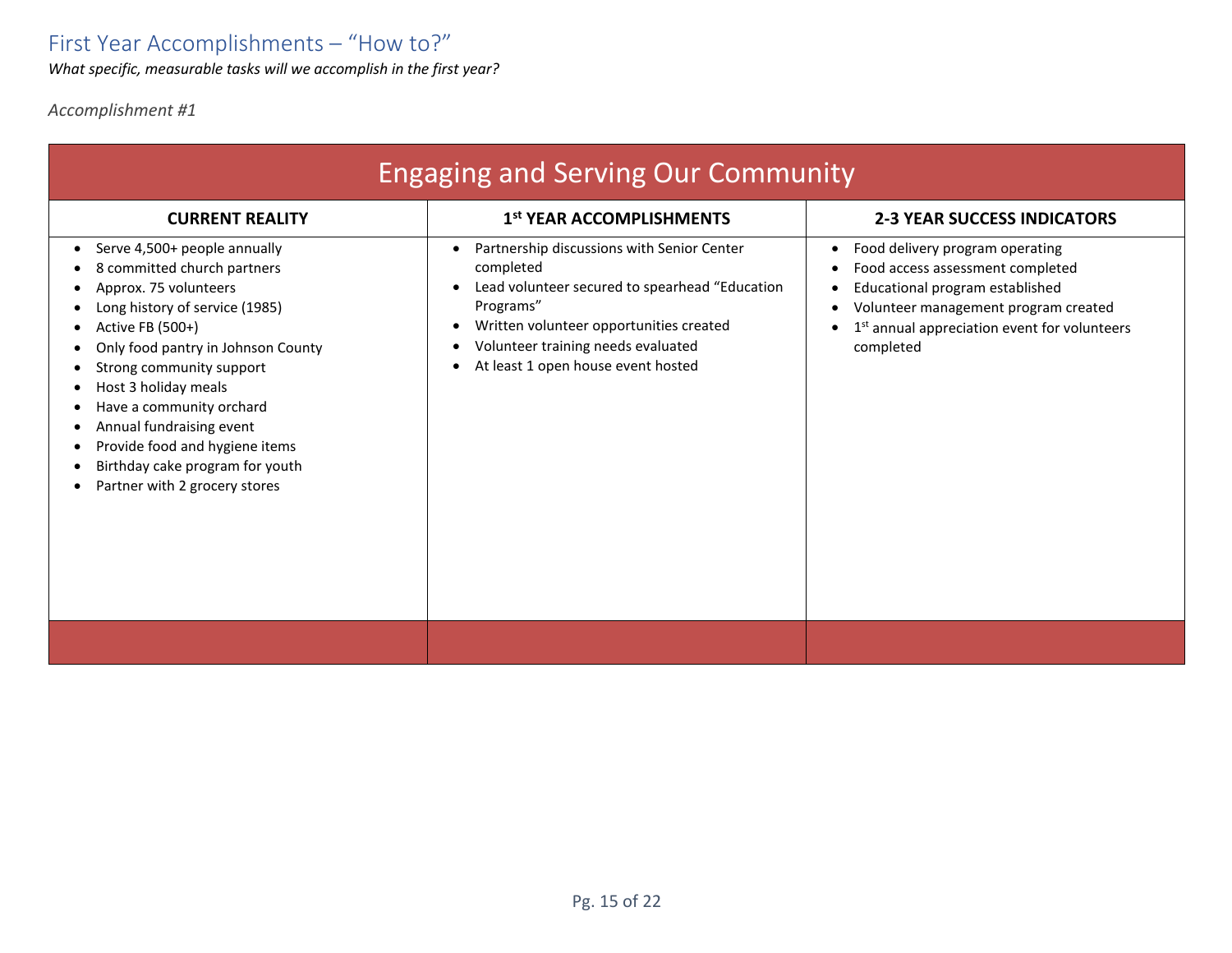| <b>Proactively Preparing for the Future</b>                                                                                                                                                                                                                                                                                                                                                                                                                                                                                                                                                                   |                                                                                                                                                                                                                   |                                                                                                                                                                         |  |  |  |  |  |  |
|---------------------------------------------------------------------------------------------------------------------------------------------------------------------------------------------------------------------------------------------------------------------------------------------------------------------------------------------------------------------------------------------------------------------------------------------------------------------------------------------------------------------------------------------------------------------------------------------------------------|-------------------------------------------------------------------------------------------------------------------------------------------------------------------------------------------------------------------|-------------------------------------------------------------------------------------------------------------------------------------------------------------------------|--|--|--|--|--|--|
| <b>CURRENT REALITY</b>                                                                                                                                                                                                                                                                                                                                                                                                                                                                                                                                                                                        | 1 <sup>st</sup> YEAR ACCOMPLISHMENTS                                                                                                                                                                              | <b>2-3 YEAR SUCCESS INDICATORS</b>                                                                                                                                      |  |  |  |  |  |  |
| Currently good financial state<br>$\bullet$<br>Strong informal relationships with other local orgs<br>Food Pantry Sits on regular regional committees<br>(Kelly)<br>Strong Diocese support at financial and leadership<br>levels<br>No written contingency plan except COVID-<br>focused<br>We have an operating budget for the 1 <sup>st</sup> time<br>Capabilities for online giving<br>$\bullet$<br>No emergency-focused written partnerships<br>agreements in place<br>Fiscal policy does not address crisis funds<br>No unrestricted major gifts policy in place<br>٠<br>6+ months of operating reserves | Assessment of financial processes completed<br>$\bullet$<br>(budgeting, software, policies)<br>Formal emergency conversations with county<br>$\bullet$<br>completed<br>BLFP Emergency response task force created | Mission-driven budget in place<br>٠<br>Written clarification of BLFP role in the county's<br>emergency management plan<br>Internal emergency operating plan established |  |  |  |  |  |  |
|                                                                                                                                                                                                                                                                                                                                                                                                                                                                                                                                                                                                               |                                                                                                                                                                                                                   |                                                                                                                                                                         |  |  |  |  |  |  |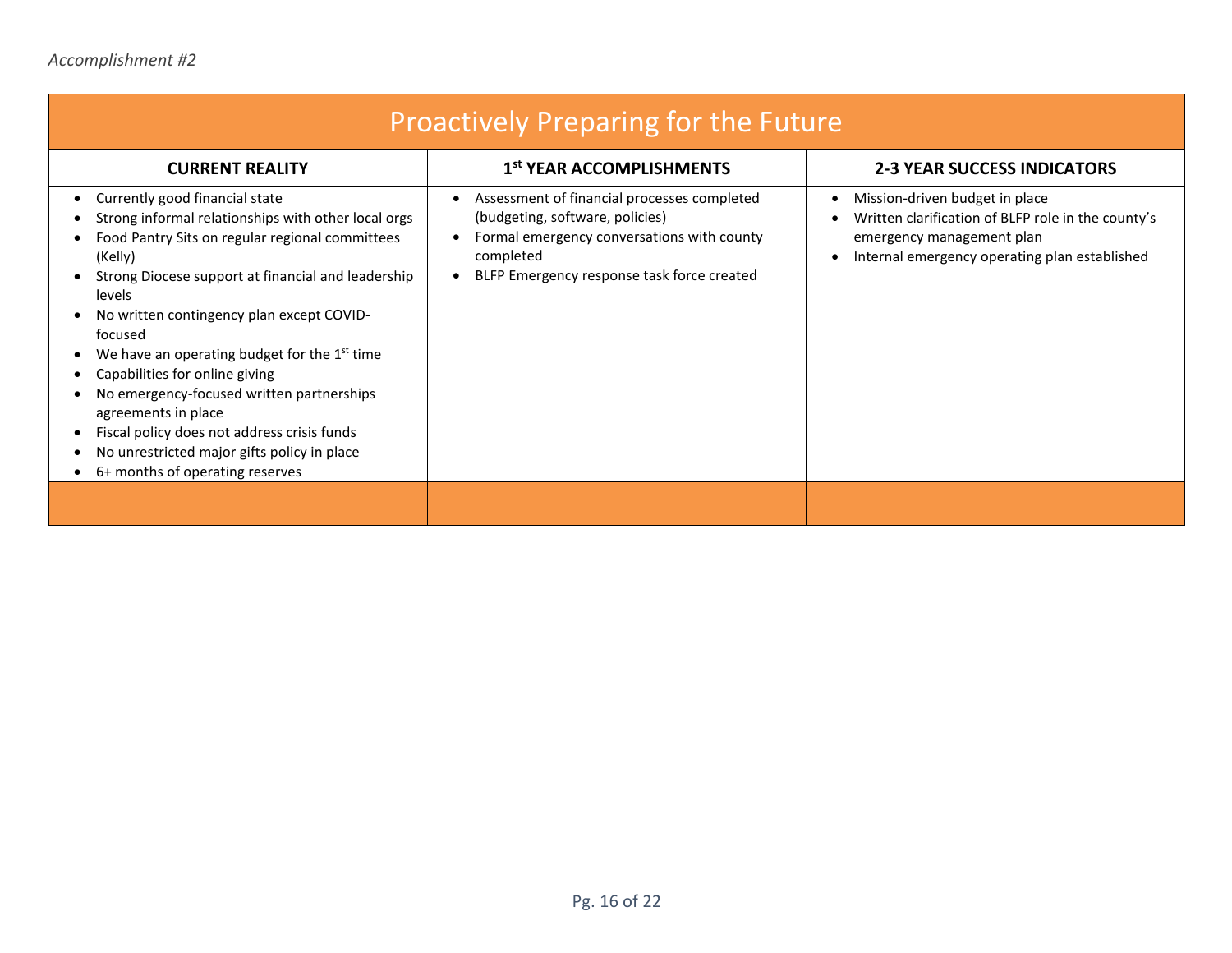| <b>Improving Organizational Capacity</b>                                                                                                                                                                                                                                                                                                                                                                                                  |                                                                                                                                                                                                                                                                                                                            |                                                                                                                                                                                                                                                        |  |  |  |  |  |
|-------------------------------------------------------------------------------------------------------------------------------------------------------------------------------------------------------------------------------------------------------------------------------------------------------------------------------------------------------------------------------------------------------------------------------------------|----------------------------------------------------------------------------------------------------------------------------------------------------------------------------------------------------------------------------------------------------------------------------------------------------------------------------|--------------------------------------------------------------------------------------------------------------------------------------------------------------------------------------------------------------------------------------------------------|--|--|--|--|--|
| <b>CURRENT REALITY</b>                                                                                                                                                                                                                                                                                                                                                                                                                    | 1st YEAR ACCOMPLISHMENTS                                                                                                                                                                                                                                                                                                   | <b>2-3 YEAR SUCCESS INDICATORS</b>                                                                                                                                                                                                                     |  |  |  |  |  |
| New addition to our food pantry space created<br>Website established<br>Written partnership agreement in place with St.<br>Luke's vestry and 2 stores<br>Kelly's term ends January 2023<br>Inconsistent maintenance of pantry<br>No organizational phone line<br>Shared PO box and mailbox with church<br>Chair and Vice-Chair manage all donor relations<br>In-kind contribution system in place<br>No written SOPs outside of financial | Designated phone line for BLFP<br>Written SOPs approved<br>First staff member hired<br>Communication norms with Vestry established<br>(written)<br>Current and relevant written job descriptions for<br>board approved<br>Broadened board leadership dialogue with Vestry<br>completed<br>Board development needs assessed | Old kitchen updated and functional<br>Leadership succession plan approved with Vestry<br>support<br>Current strategic plan approved<br>Donor cultivation plan in action (7 donor touches<br>annually)<br>Board development onboarding system in action |  |  |  |  |  |
|                                                                                                                                                                                                                                                                                                                                                                                                                                           |                                                                                                                                                                                                                                                                                                                            |                                                                                                                                                                                                                                                        |  |  |  |  |  |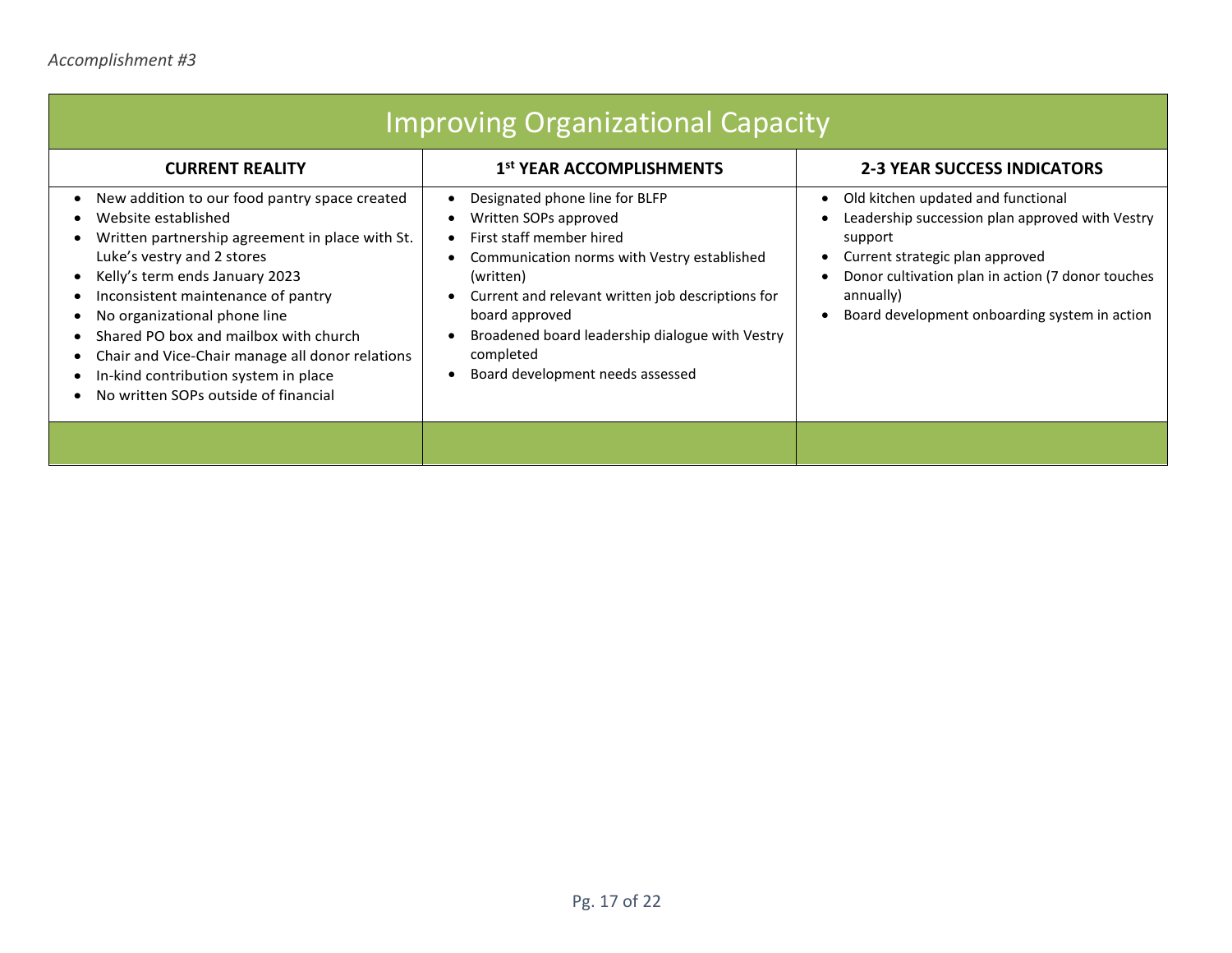## First-Year Timeline

*What is our timeline for the First-Year Accomplishments?*

<span id="page-17-0"></span>

|                                                                                                             | Q <sub>3</sub><br>2022 |                         |                                                                                                                                                                                                                                                                    | Q <sub>4</sub><br>2022 |            | Q <sub>1</sub><br>2023                                                                                                                                                                                                                                                                |     |  | Q <sub>2</sub><br>2023       |                                                                                                            |            |                    |                                                                                                                       |            |
|-------------------------------------------------------------------------------------------------------------|------------------------|-------------------------|--------------------------------------------------------------------------------------------------------------------------------------------------------------------------------------------------------------------------------------------------------------------|------------------------|------------|---------------------------------------------------------------------------------------------------------------------------------------------------------------------------------------------------------------------------------------------------------------------------------------|-----|--|------------------------------|------------------------------------------------------------------------------------------------------------|------------|--------------------|-----------------------------------------------------------------------------------------------------------------------|------------|
|                                                                                                             |                        | <b>JUL</b>              | <b>AUG</b>                                                                                                                                                                                                                                                         | <b>SEPT</b>            | <b>OCT</b> | <b>NOV</b>                                                                                                                                                                                                                                                                            | DEC |  | <b>JAN</b>                   | <b>FEB</b>                                                                                                 | <b>MAR</b> | <b>APR</b>         | <b>MAY</b>                                                                                                            | <b>JUN</b> |
| pue<br>Engaging and<br>Serving Our<br>Community<br>aring for<br>Future<br>ctively<br>Prepar<br>the H<br>roa |                        | Kelly, and DJ)<br>Doug) | Partnership discussions with<br>senior center completed (*Kelly,<br>Father Doug and Ian and Board)<br>At least 1 open house event<br>hosted (*Father Doug, Keri, Lynn,<br>Formal emergency planning<br>conversations with county<br>completed (*Kelly, Wes, Father |                        | member)    | Lead volunteer secured to<br>spearhead education programs<br>(*Kari, DJ, Kelly)<br>Written volunteer opportunities<br>created (*Sid, Jean, LDS Board<br>Assessment of financial processes<br>completed (budgeting, bookkeeping<br>software, policies) (*Wes, Joanne,<br>Marsha, Kari) |     |  | (*Sid, Jean, Rick)<br>Karen) | Volunteer training needs evaluated •<br>BLFP emergency response task<br>force created (*Linda Clark, Doug, |            |                    |                                                                                                                       |            |
| $\Delta$<br>Improving<br>Organizational<br>Capacity                                                         |                        |                         | Designated phone line for BLFP<br>(*Father Doug, Kari)<br>Communication norms with vestry<br>established (written) (*Keri,<br>Father Doug, Wes)                                                                                                                    |                        | Kari, Wes) | 1 <sup>st</sup> staff member hired (*FD, Kelly,                                                                                                                                                                                                                                       |     |  |                              | Board development needs assessed  <br>(*FD, Kelly, Lynn, Kari)                                             |            | Kelly, Kari, Doug) | Written SOPs approved (*Wes,<br>Broadened board leadership<br>dialogue with vestry completed<br>(*Sid, FD, Wes, Kari) |            |

\*Indicate individuals who most likely participate in the implementation of the above accomplishments first name listed indicates the person who will spearhead the task, subsequent names indicate supporting team members. Review and edit assignments as needed.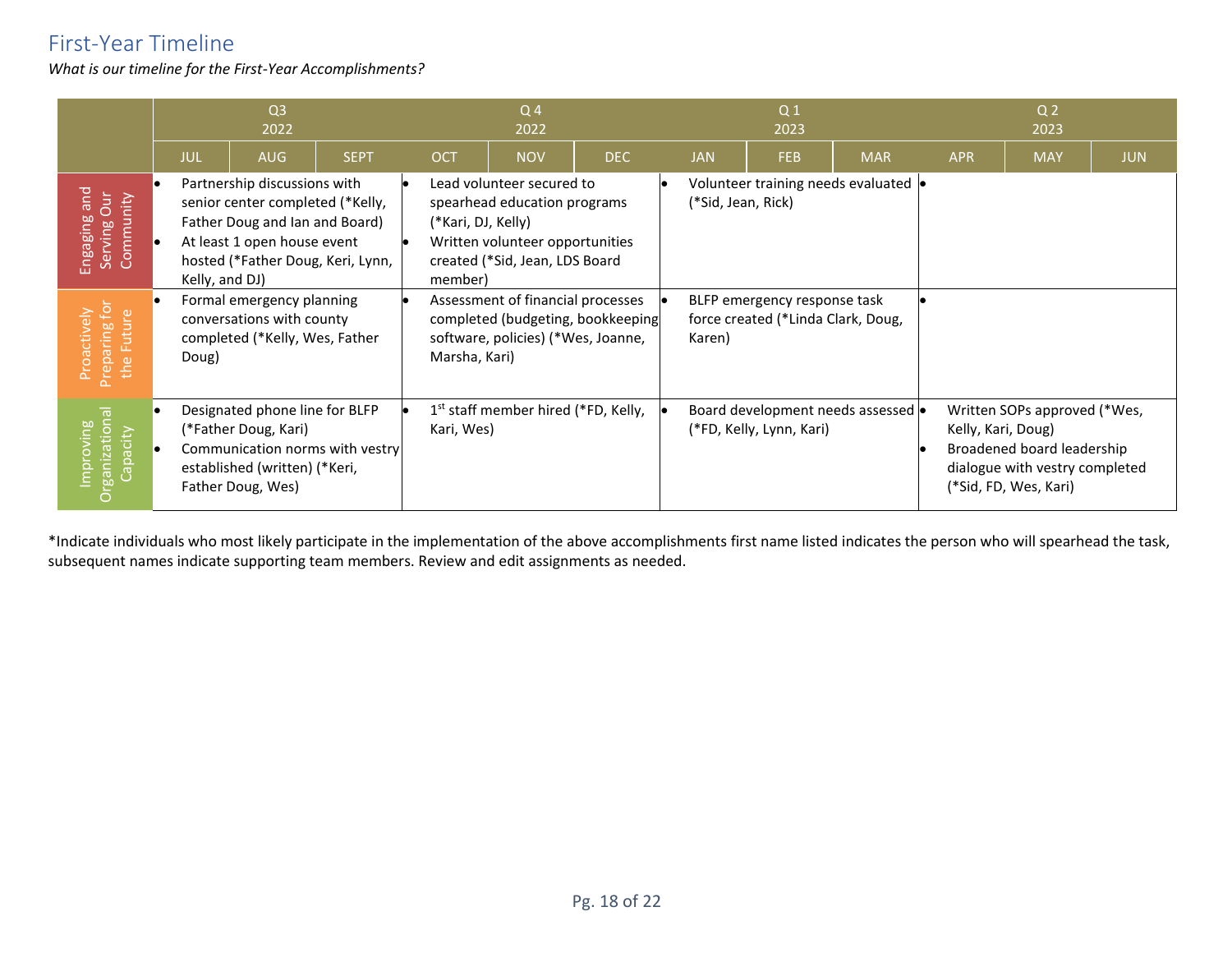# 90-Day Implementation Plans

*What are implementation steps for the first-quarter accomplishments?*

| <b>STRATEGIC DIRECTION:</b> Engaging and Serving Our Community |                                                                               | <b>ACCOMPLISHMENT TITLE</b> (what): At least 1 open house event completed |                              |                                                 |  |  |
|----------------------------------------------------------------|-------------------------------------------------------------------------------|---------------------------------------------------------------------------|------------------------------|-------------------------------------------------|--|--|
| volunteers, and donors.                                        | <b>INTENT</b> (why): Connect with community and engage potential patrons, new | <b>START DATE: April 11, 2022</b><br><b>END DATE:</b> by Sept. 20, 2022   |                              |                                                 |  |  |
| <b>IMPLEMENTATION STEPS (how):</b>                             |                                                                               | WHO:                                                                      | <b>BY WHEN:</b>              | <b>WHERE:</b>                                   |  |  |
| Select event date<br>11.                                       |                                                                               | Board                                                                     | April 11                     | <b>BLFP</b>                                     |  |  |
| Establish event planning action team<br>12.                    |                                                                               | DJ / Kari                                                                 | May 15                       | In-Person/calls                                 |  |  |
| β.<br>Identify guests                                          |                                                                               | Action Team + Board                                                       | Mtgs, Calls, Email<br>June 1 |                                                 |  |  |
| Confirm event logistics (food and set up and budget)<br>4.     |                                                                               | Action Team, Board & Vestry                                               | June 15                      | <b>Board Meeting</b>                            |  |  |
| Promote event<br>ь.                                            |                                                                               | Action Team, Board & Vestry                                               | July $1$ – event date        | Online, Media,<br>Chamber, Personal<br>invites, |  |  |
| <b>COORDINATOR:</b> Kari & DJ                                  | <b>COLLABORATORS/PARTNERS</b>                                                 | <b>EVALUATION MEASURES</b>                                                | <b>BUDGET</b>                | <b>NEXT MEETING</b>                             |  |  |
| <b>TEAM MEMBERS:</b>                                           | Local media, local businesses,                                                | Event was hosted and well-<br>lattended                                   | \$500-\$1000?                | April 11                                        |  |  |

<span id="page-18-0"></span>

| <b>STRATEGIC DIRECTION: Engaging and Serving Our Community</b>                               |                                                                       | <b>ACCOMPLISHMENT TITLE</b> (what): Partnership Discussion with Senior Center |                 |                          |  |  |
|----------------------------------------------------------------------------------------------|-----------------------------------------------------------------------|-------------------------------------------------------------------------------|-----------------|--------------------------|--|--|
| <b>INTENT</b> $(why)$ :                                                                      |                                                                       | <b>START DATE: June 2022</b>                                                  |                 |                          |  |  |
| Delivery and creating partnership with meals on wheels<br><b>IMPLEMENTATION STEPS (how):</b> |                                                                       | <b>END DATE: June 2023</b><br><b>BY WHEN:</b><br><b>WHERE:</b><br>WHO:        |                 |                          |  |  |
| 1. Contact AJ Mock to set up meeting                                                         |                                                                       | Kelly                                                                         | Early June 2022 | Email/phone              |  |  |
| 2. Establish a date and location $-$ Doug and lan                                            |                                                                       | Kelly, AJ, Ian and Doug                                                       | Early June      | Email/phone              |  |  |
| 3. Establish the agenda for meeting (establish ordering and delivery)                        |                                                                       | Kelly, AJ, Ian and Doug                                                       | Early June      | Email/phone              |  |  |
| 4. Have the meeting and establish a tour date                                                |                                                                       | Kelly, AJ, Ian and Doug                                                       | Mid-June        | Senior Center /<br>BLFP? |  |  |
| <b>COORDINATOR: Kelly</b>                                                                    | COLLABORATORS/PARTNERS                                                | <b>EVALUATION MEASURES</b>                                                    | <b>BUDGET</b>   | <b>INEXT MEETING</b>     |  |  |
| <b>TEAM MEMBERS: Doug and lan</b>                                                            | -Senior Center and Meals on Wheels Test trail and starting to deliver |                                                                               | \$0             | TBD                      |  |  |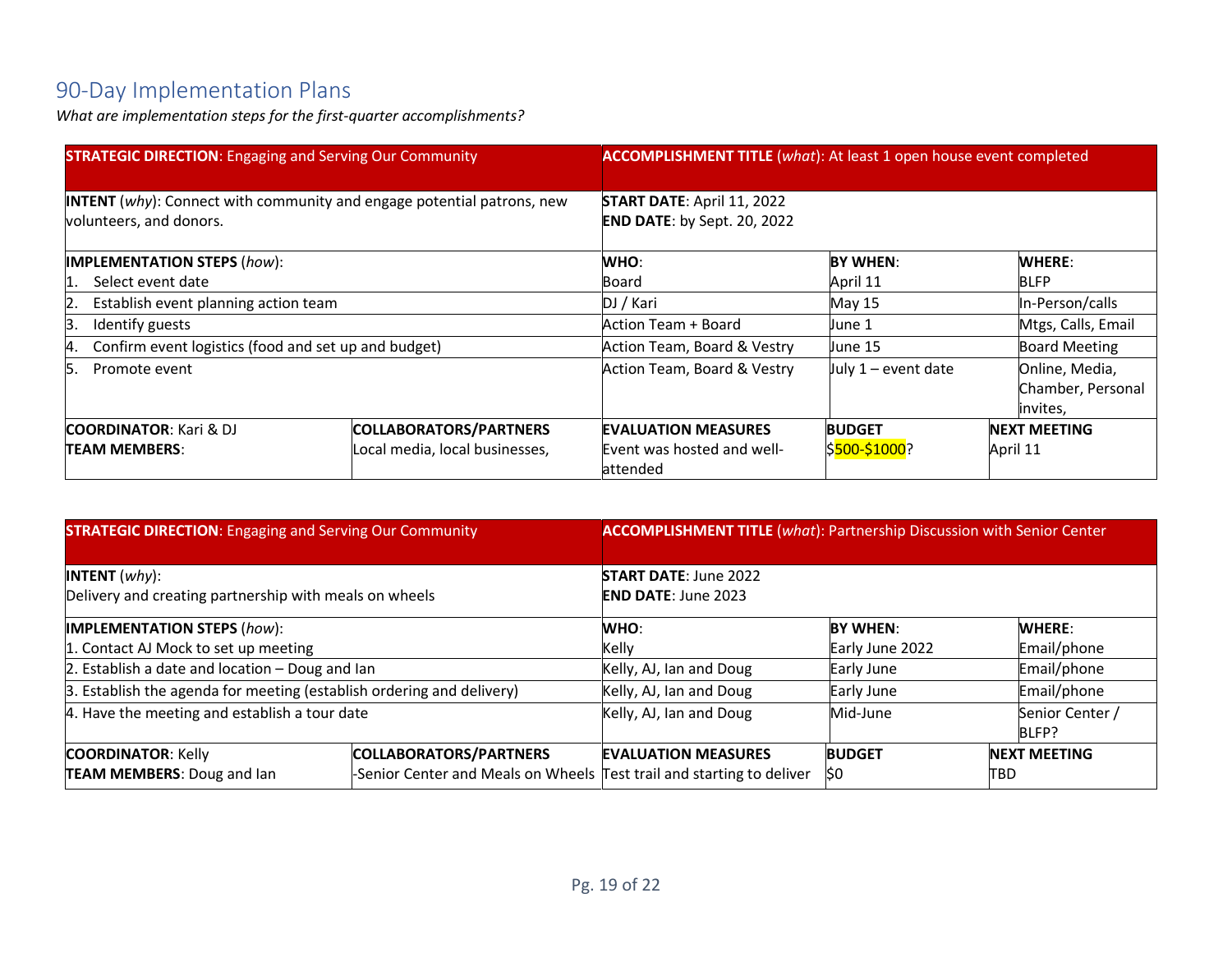| <b>STRATEGIC DIRECTION: Proactively Preparing for the Future</b>             |                | <b>ACCOMPLISHMENT TITLE</b> (what): Formal emergency planning meeting with county |                 |  |                     |  |
|------------------------------------------------------------------------------|----------------|-----------------------------------------------------------------------------------|-----------------|--|---------------------|--|
| <b>INTENT</b> $(why)$ :                                                      |                | <b>START DATE: May 2022</b>                                                       |                 |  |                     |  |
| To understand our role in emergencies and finding out any needs              |                | <b>END DATE: December 2023</b>                                                    |                 |  |                     |  |
| <b>IMPLEMENTATION STEPS (how):</b>                                           |                | WHO:                                                                              | <b>BY WHEN:</b> |  | <b>WHERE:</b>       |  |
| 1. Reaching out to Maryann Connelly to set up meeting                        |                | Kelly                                                                             | Early May       |  | Email/phone         |  |
| 2. Establishing date and inviting the rest of the board officer and location |                | Kelly                                                                             | Early May       |  | Email/phone         |  |
| 3. Establish agenda items for meeting                                        |                | Maryann, Doug, Kelly, Wes                                                         | Early May       |  | Email/phone         |  |
| 4. have the meeting and establish next steps                                 |                | Maryann, Doug, Kelly, Wes                                                         | Mid-May         |  | Email/phone         |  |
| <b>COLLABORATORS/PARTNERS</b><br><b>COORDINATOR: Kelly</b>                   |                | <b>EVALUATION MEASURES</b>                                                        | <b>BUDGET</b>   |  | <b>NEXT MEETING</b> |  |
| <b>TEAM MEMBERS: Doug &amp; Wes</b>                                          | Johnson County | Having the meeting and follow<br>up notes provided for board                      | 50              |  | <b>June 2022</b>    |  |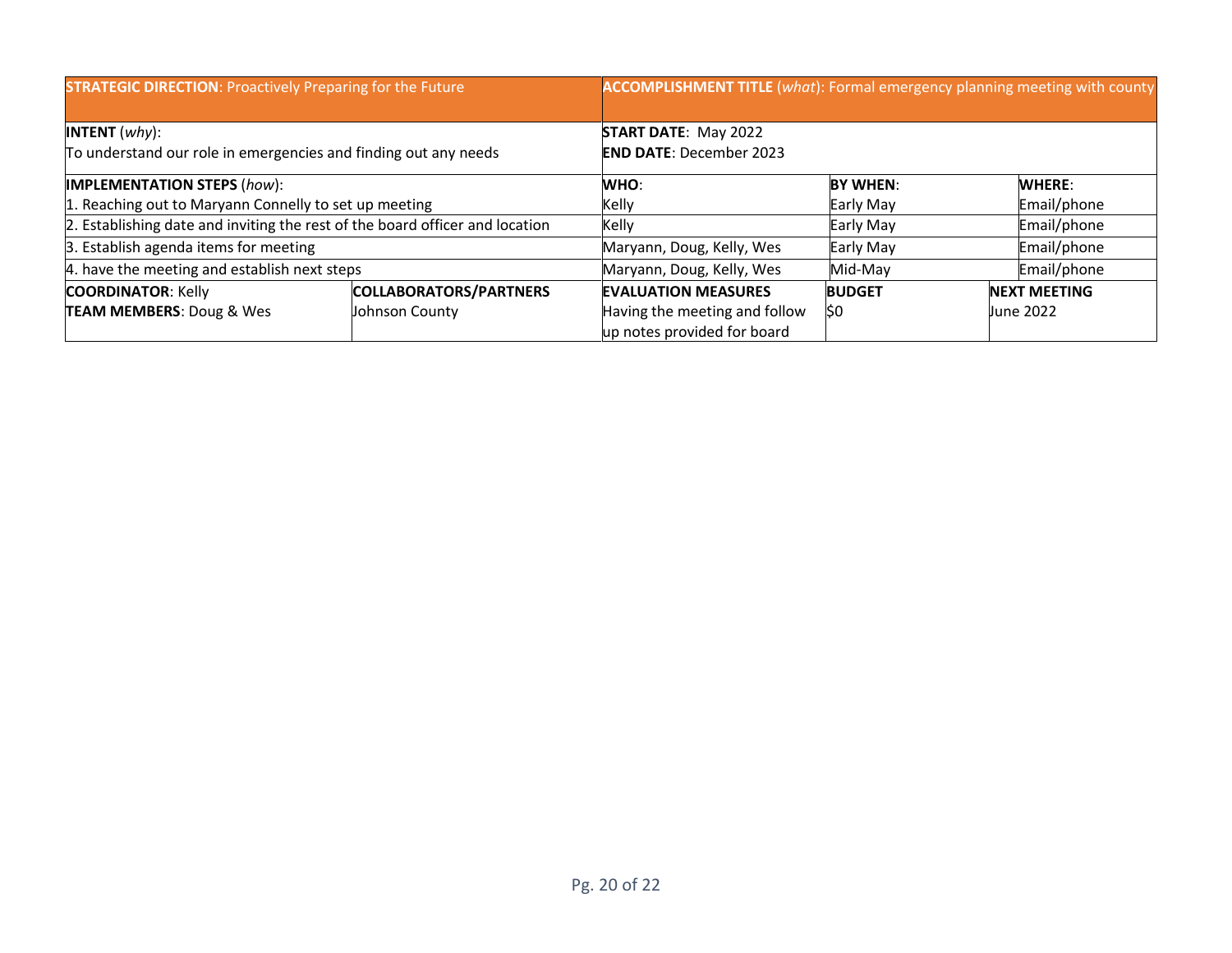| <b>STRATEGIC DIRECTION: Improving Organizational Capacity</b> |                            | <b>ACCOMPLISHMENT TITLE</b> (what): Designated phone line for BLFP |                                              |                     |  |  |
|---------------------------------------------------------------|----------------------------|--------------------------------------------------------------------|----------------------------------------------|---------------------|--|--|
| <b>INTENT</b> (why): Constant access from the public to BLFP  |                            | START DATE: $4/1/22$<br><b>END DATE: 9/30/22</b>                   |                                              |                     |  |  |
| <b>IMPLEMENTATION STEPS (how):</b>                            |                            | WHO:                                                               | <b>BY WHEN:</b>                              | <b>WHERE:</b>       |  |  |
| 1. identify VOIP system/Brian Whitlock                        |                            | Doug                                                               | 4/4/22                                       | Phone/email         |  |  |
| 2. Subscription/hardware/software (calling provider)          |                            | Doug                                                               | 4/25/22                                      | Phone/www           |  |  |
| 3. Proposal presented to BLFP/approval                        |                            | Doug                                                               | 5/9/22                                       | St. Lukes           |  |  |
| 4. Identify/script message/parties for contact                |                            | Kari/Doug                                                          | 5/17/22                                      | St. Lukes           |  |  |
| 5. Install software/hardware                                  |                            | Doug                                                               | 6/7/22                                       | <b>BLFP</b>         |  |  |
| 6. Public the information                                     |                            | Kari                                                               | 6/8/22                                       | public              |  |  |
| <b>COORDINATOR: Doug</b>                                      | COLLABORATORS/PARTNERS     | <b>EVALUATION MEASURES</b>                                         | <b>BUDGET</b>                                | <b>NEXT MEETING</b> |  |  |
| <b>TEAM MEMBERS: Kari and Doug</b>                            | Brian Whitlock, BLFP Board | Phone line established                                             | $$50/m$ onth = \$300 1 <sup>st</sup><br>year | 4/4/22              |  |  |

| <b>STRATEGIC DIRECTION: Improving Organizational Capacity</b>          |                               | <b>ACCOMPLISHMENT TITLE</b> (what): Communication norms with Vestry established |                  |                     |  |
|------------------------------------------------------------------------|-------------------------------|---------------------------------------------------------------------------------|------------------|---------------------|--|
| <b>INTENT</b> (why): Keep Vestry informed of BLFP activity for support |                               | <b>START DATE: 3/23/22</b><br><b>END DATE: 9/30/22</b>                          |                  |                     |  |
| <b>IMPLEMENTATION STEPS (how):</b>                                     |                               | <b>WHO:</b>                                                                     | <b>BY WHEN:</b>  | <b>WHERE:</b>       |  |
| 1. Ask Vestry what info. they need from the BLFP                       |                               | Wes                                                                             | 3/23/22          | St. Lukes           |  |
| 2. Ask Vestry how frequently they want the info.                       |                               | Doug                                                                            | 3/23/22          | <b>St. Lukes</b>    |  |
| 3. Take info (above) back to BLFP board for approval and assignments   |                               | Wes/Doug                                                                        | 4/11/22          | St. Lukes           |  |
| 4. Take approval agreement back to Vestry                              |                               | Wes/Doug                                                                        | April Vestry Mtg | St. Lukes           |  |
| <b>COORDINATOR: Wes</b>                                                | <b>COLLABORATORS/PARTNERS</b> | <b>EVALUATION MEASURES</b>                                                      | <b>BUDGET</b>    | <b>NEXT MEETING</b> |  |
| <b>TEAM MEMBERS: Wes &amp; Doug</b>                                    | <b>BLFP Board and Vestry</b>  | <b>Written Communication norms</b><br>with Vestry                               | l\$0             | 3/23/22             |  |